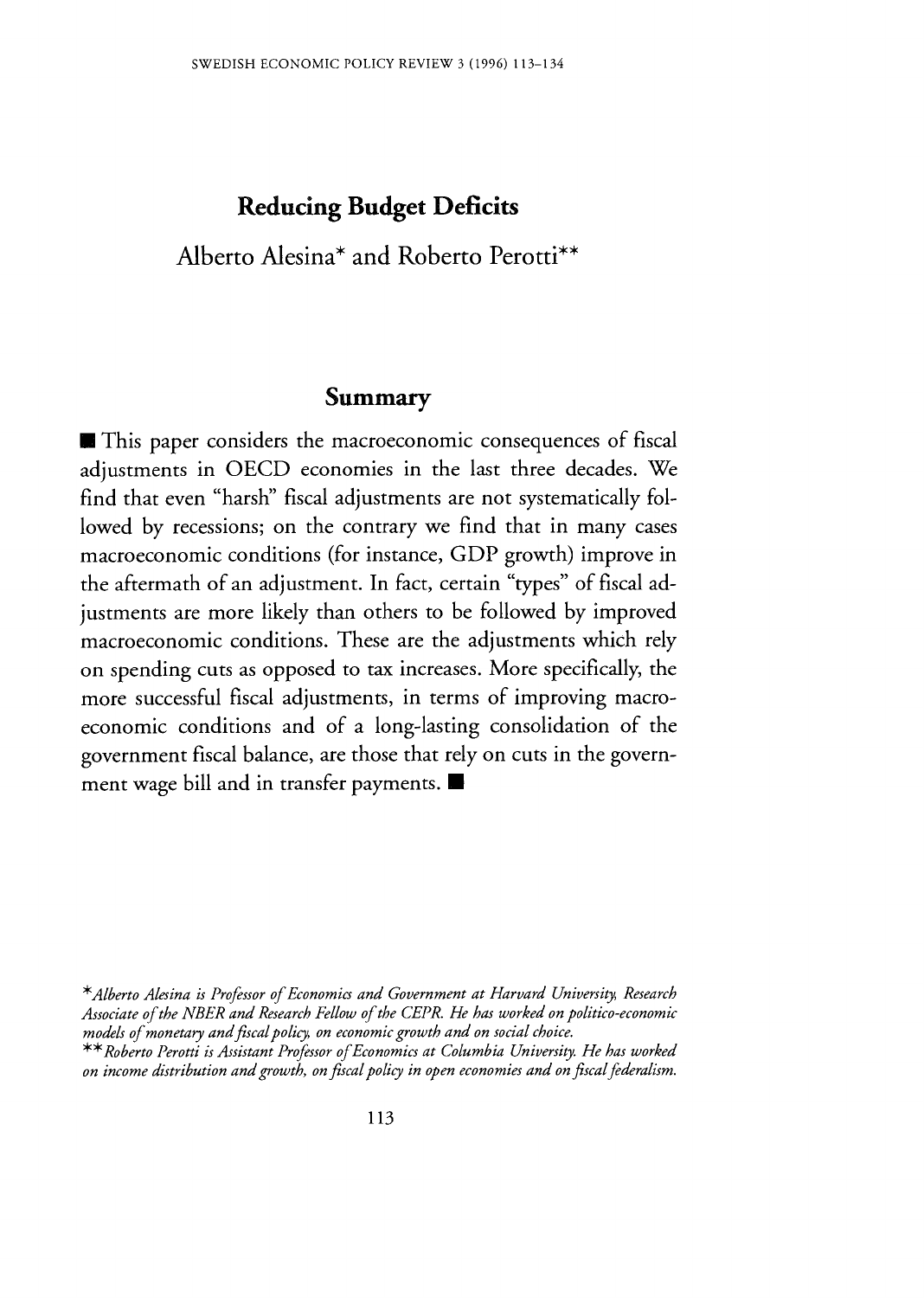$\label{eq:2.1} \begin{split} \mathcal{L}_{\text{max}}(\mathbf{r}) & = \mathcal{L}_{\text{max}}(\mathbf{r}) \mathcal{L}_{\text{max}}(\mathbf{r}) \\ & = \mathcal{L}_{\text{max}}(\mathbf{r}) \mathcal{L}_{\text{max}}(\mathbf{r}) \mathcal{L}_{\text{max}}(\mathbf{r}) \\ & = \mathcal{L}_{\text{max}}(\mathbf{r}) \mathcal{L}_{\text{max}}(\mathbf{r}) \mathcal{L}_{\text{max}}(\mathbf{r}) \mathcal{L}_{\text{max}}(\mathbf{r}) \mathcal{L}_{\text{max}}(\mathbf{r}) \mathcal{L}_{\text{max}}$ 

 $\label{eq:2.1} \frac{1}{\left\| \left( \frac{1}{\sqrt{2}} \right)^2 \right\|} \leq \frac{1}{\sqrt{2}} \left( \frac{1}{\sqrt{2}} \right)^2 \leq \frac{1}{\sqrt{2}} \left( \frac{1}{\sqrt{2}} \right)^2 \leq \frac{1}{\sqrt{2}} \left( \frac{1}{\sqrt{2}} \right)^2 \leq \frac{1}{\sqrt{2}} \left( \frac{1}{\sqrt{2}} \right)^2 \leq \frac{1}{\sqrt{2}} \left( \frac{1}{\sqrt{2}} \right)^2 \leq \frac{1}{\sqrt{2}} \left( \frac{1}{\sqrt{2}} \right)^2$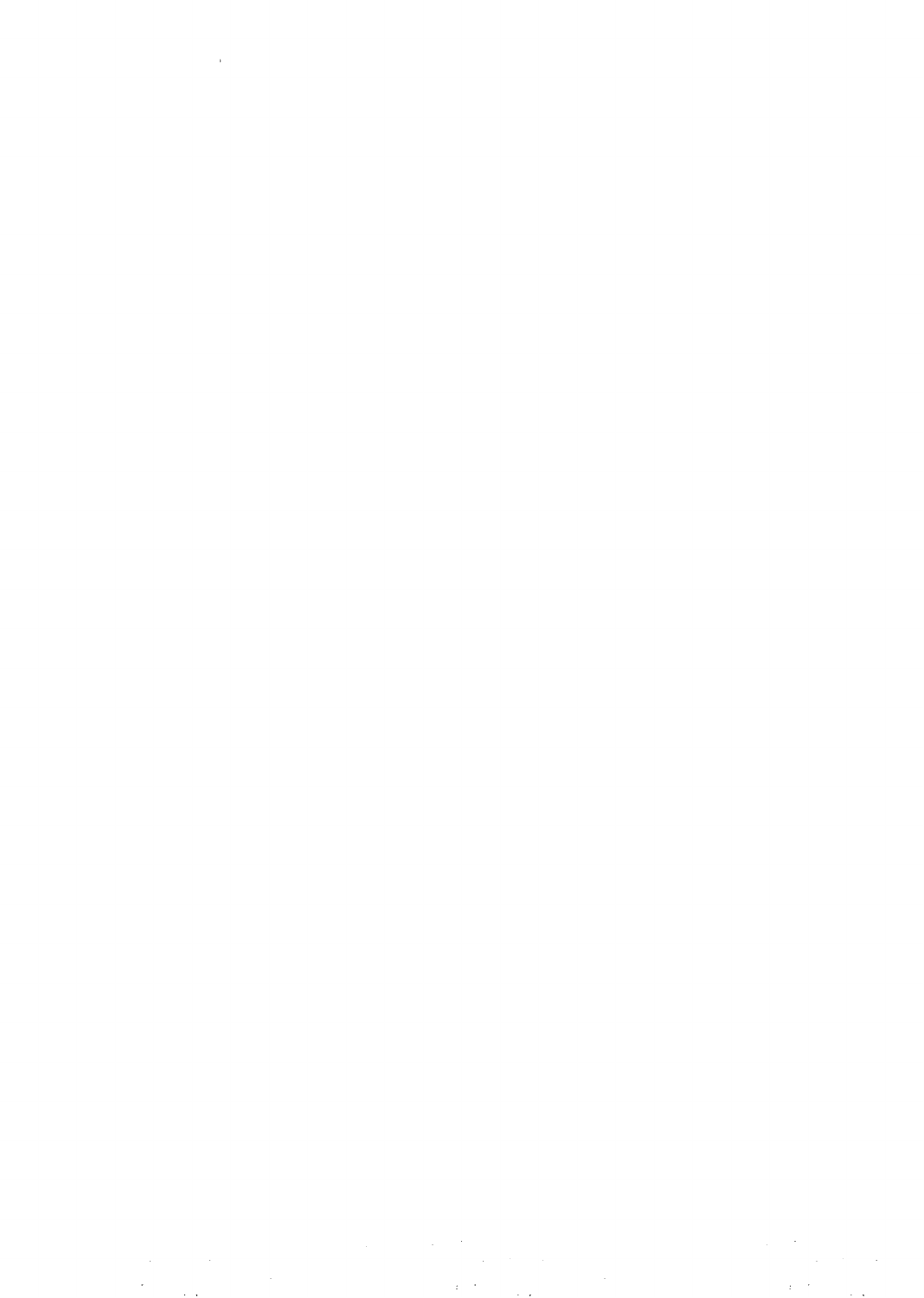# **Reducing Budget Deficits**

## Alberto Alesina and Roberto Perotti\*

Several OECD countries have reached levels of debt/GNP ratios which are rather extraordinary in peacetime, as Table 1 shows. Some countries (for instance, Denmark and Ireland) have recently responded to this development by implementing sharp fiscal adjustments. Other countries have been much more hesitant in pursuing fiscal contractions, despite rapidly accumulating public debts, which in some cases (Italy and Belgium) are well above 100 percent of GNP and in others (Canada, Sweden) are rapidly approaching that symbolic threshold.

In this paper we compare the evidence concerning successful versus unsuccessful fiscal adjustments, where "success" is defined in terms of achieving a lasting debt reduction. The goal is to learn from successful adjustments what policies can help the governments of countries which will soon have to implement vigorous fiscal retrenchments. We focus, in particular, on two questions:

- 1. Is the composition of fiscal adjustments different in successful versus unsuccessful cases? That is, are successful fiscal adjustments typically achieved by means of expenditure cuts or tax increases? Which components on the expenditure and revenue sides should be adjusted?
- 2. What are the macroeconomic consequences of fiscal adjustments, and, are they different in successful versus unsuccessful cases?

*\*We are very grateful to Lars Calmfors, Nils Gottfries, Torsten Persson, Ewa Rabinowicz, and several conference participants for very usefil comments. We remain responsible for all the*  shortcomings of the paper. This research is partially supported by an NSF grant.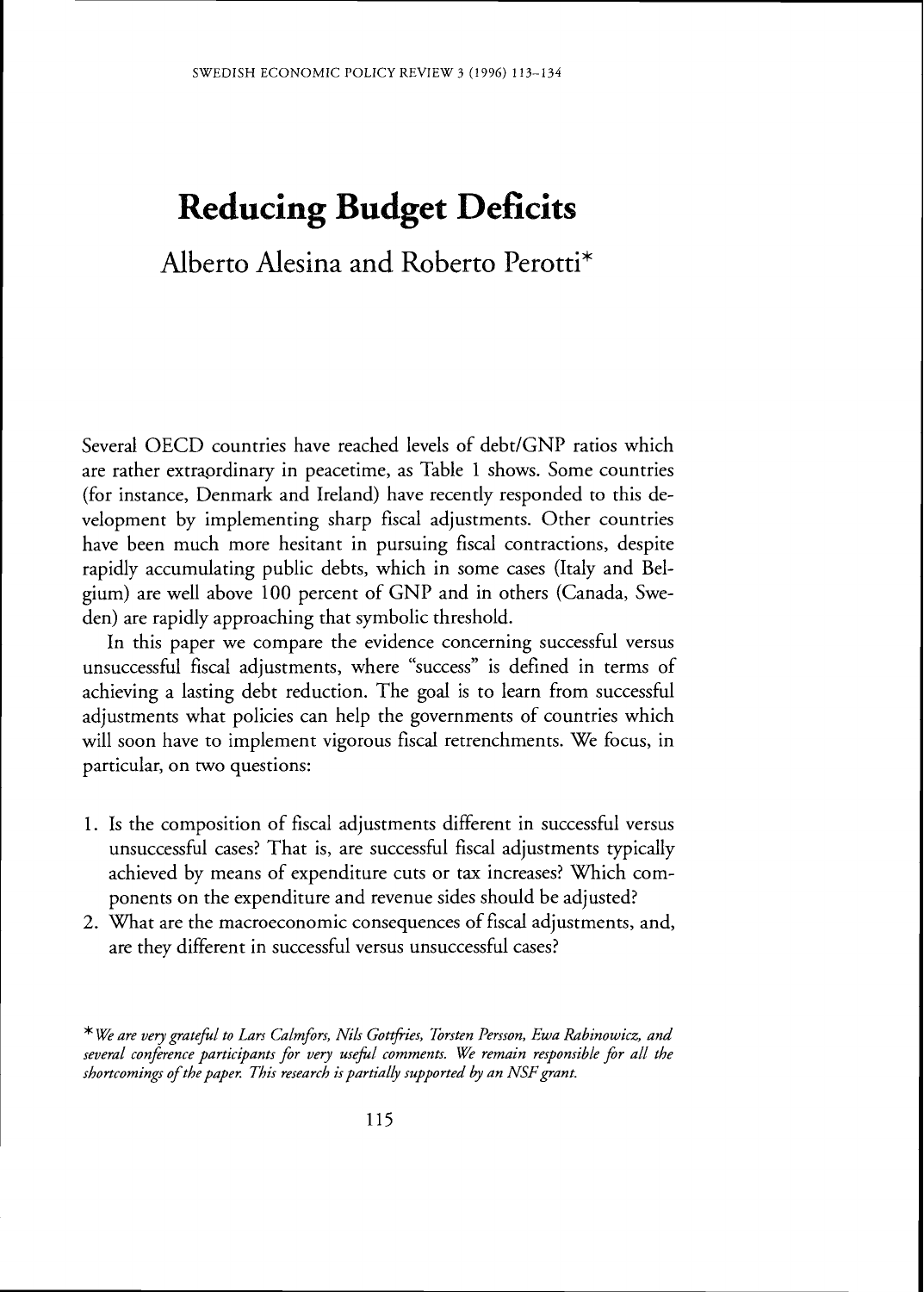|             | 1965   | 1975  | 1990  | 1994  |
|-------------|--------|-------|-------|-------|
| Australia   | N.A.   | N.A.  | 23.5  | 36.1  |
| Austria     | 19.37* | 23.94 | 58.3  | 65.7  |
| Belgium     | 67.49  | 61.06 | 128.5 | 135.0 |
| Canada      | 58.79  | 43.09 | 73.1  | 95.6  |
| Denmark     | 11.30  | 11.92 | 68.0  | 81.1  |
| Finland     | 17.70  | 8.57  | 16.8  | 62.3  |
| France      | 53.05* | 41.08 | 40.4  | 54.7  |
| Germany     | 17.34  | 25.08 | 43.4  | 51.5  |
| Greece      | 14.15  | 22.43 | 77.7  | 119.0 |
| Ireland     | N.A.   | 64.37 | 97.4  | 92.3  |
| Italy       | 35.41  | 60.40 | 106.4 | 123.9 |
| Japan       | .07    | 22.41 | 66.0  | 75.6  |
| Netherlands | 52.21  | 41.38 | 78.8  | 79.1  |
| Norway      | 47.02* | 44.75 | 32.5  | 43.5  |
| Portugal    | N.A.   | N.A.  | 68.6  | 70.5  |
| Spain       | N.A.   | N.A.  | 50.3  | 68.2  |
| Sweden      | 30.48  | 29.52 | 44.3  | 79.5  |
| Switzerland | N.A.   | N.A.  | N.A.  | N.A.  |
| UK          | 81.77* | 63.73 | 33.3  | 54.5  |
| <b>US</b>   | 52.10  | 42.69 | 55.7  | 63.0  |
|             |        |       |       |       |

**Table 1. Public debts in OECD countries** 

*\*1970.* 

Source: OECD. Debt is gross as a share of GNP.

In a previous paper (Alesina and Perotti 1995a) we began to address, among many others, the first question. In that paper, we found a significant difference in the composition of successful and unsuccessful adjustments. Successful ones rely mostly on cuts in transfer programs and in the government wage bill and public employment.

On the contrary, in unsuccessful adjustments, these two components of the expenditure side are left virtually untouched and most of the adjustment occurs on the revenue side. In the present paper, after reviewing these results, we look at the macroeconomic consequences of fiscal adjustments, successful or not. Our conclusion on this point is somewhat optimistic. First of all, we do not find that "all hell breaks loose" as a result of even major, multiyear fiscal adjustments. On the contrary, successful fiscal adjustments are often associated with increases in growth, crowding in of private investments and reduction in unemployment.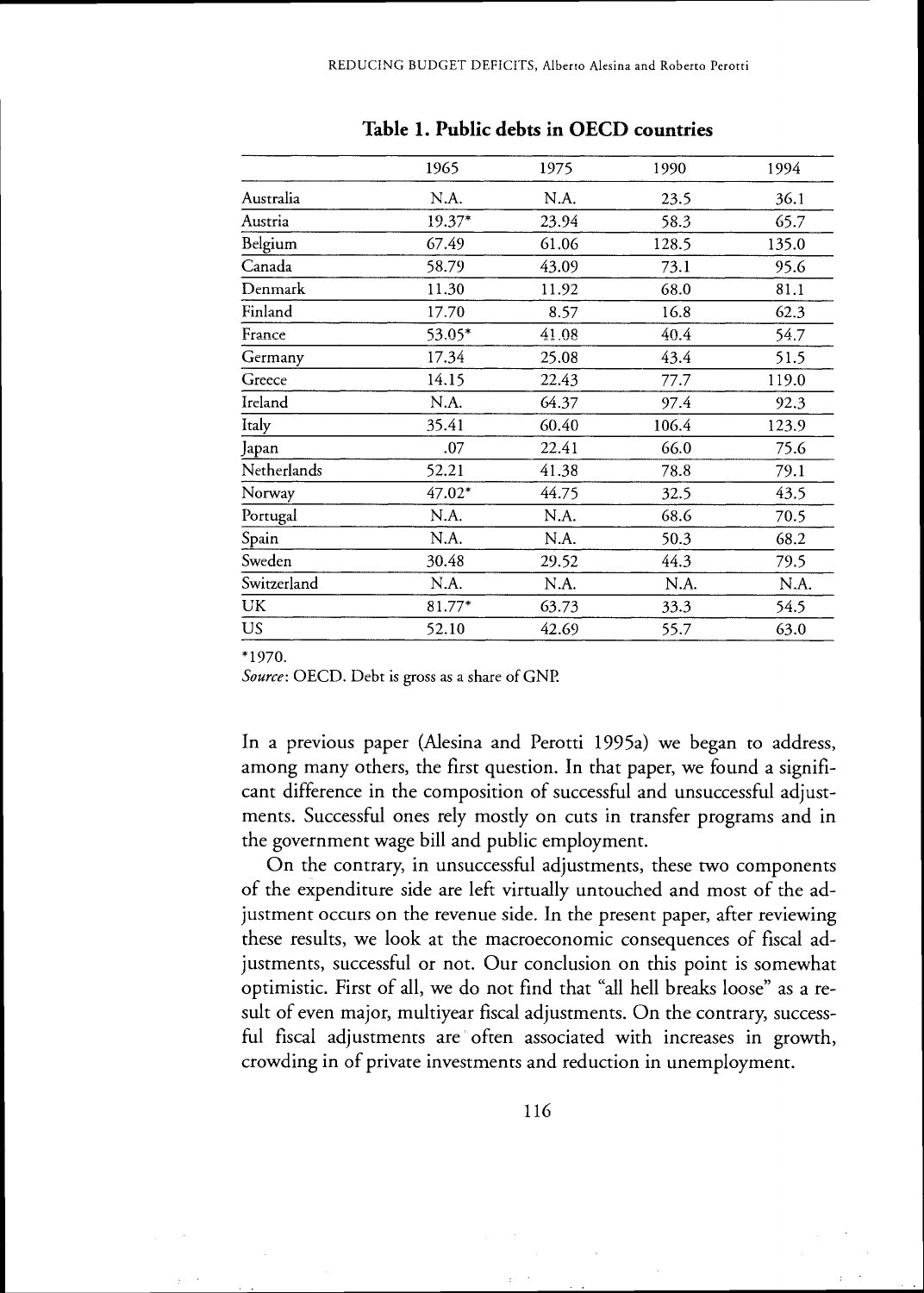When anlyzing the growth effects of fiscal adjustments, difficult problems of direction of causality emerge. In fact, it is not a priori obvious whether successful adjustments have features which do not cause reductions in growth, or whether a period of sustained growth (for exogenous reasons) determines the success of the adjustment. While we argue that the first line of causation (from the composition of the adjustment, to its success, to the growth effects) is not unlikely, we readily recognize that we have just started to scratch the surface of this issue. In any case, we see enough in this paper to encourage even the most reluctant policymakers to engage in fiscal adjustments on the expenditure side, and specifically on transfer programs and the government wage bill.

Our "encouragement" is based on an economic analysis of the effects of fiscal adjustments. What the effects might be on the political careers of those politicians who attempt fiscal adjustments is a very interesting topic, which we leave for future research. Our methodology in this paper is a very simple data analysis. In the first part of the paper, we consider yearly observations and we define an "adjustment" as a year with significant deficit reduction; this part of the paper builds on Alesina and Perotti (1995a). In the second half of the paper, we consider more closely several multiyear episodes of fiscal adjustments.

For a brief survey of the literature on fiscal adjustment, we refer the reader to Alesina and Perotti (1995a). Here we just mention that our results concerning the fact that fiscal adjustments may not be contractionary are generally consistent with Giavazzi and Pagano (1990).

This paper is organized as follows: Section 1 defines our measure of fiscal adjustment, defines "success" and illustrates our data set. Section 2 discusses the composition of successful and unsuccessful adjustments. Section 3 considers the effects of fiscal adjustments on growth and unemployment. Section 4 identifies seven cases of multi-year fiscal adjustments and discusses what we can learn from them. The last section concludes.

### **I. Data md definitions**

We are concerned with fiscal stabilizations, namely with discretionary fiscal policies which cut budget deficits. We define *fiscal impulse* as a discretionary change in the budgetary position of the government.

Since we are interested in discretionary changes in fiscal policy we want to eliminate from the budget balance two components: i) interest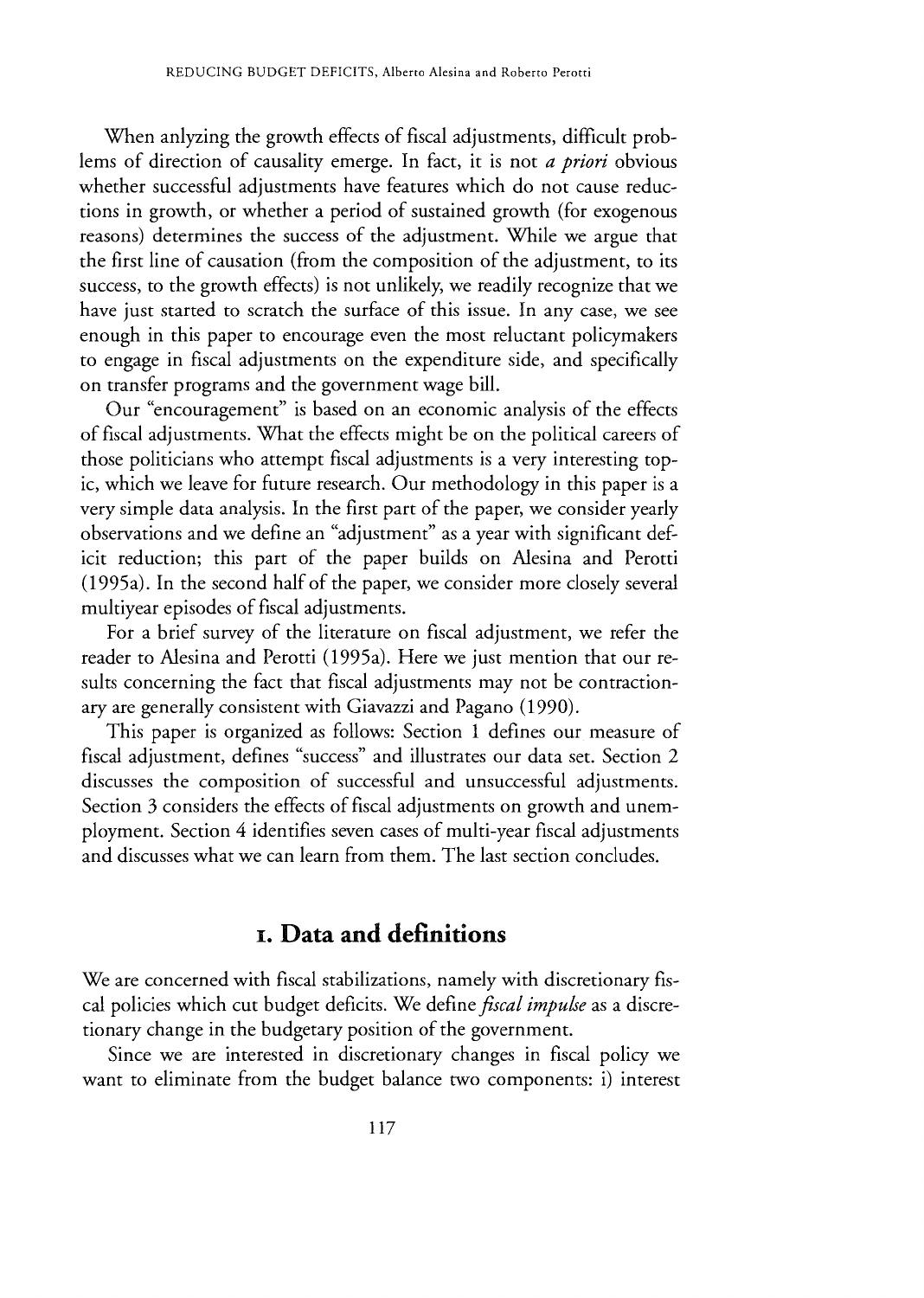payments, which cannot be directly influenced by government's policies; ii) the cyclical component of the budget. The first adjustment can be easily dealt with by considering the primary surplus (or deficit) which, in fact, excludes interest payments. The second correction is more problematic. Schematically, one can deal with this problem in three ways.<sup>1</sup> The first way is simply to ignore the problem and consider the change in the primary deficit as the measure of fiscal impulse. This procedure is not totally unreasonable in our context, because we focus on very large (in absolute value) values of the fiscal impulse, that is very large reductions in deficits. Since we consider only "large" observations, most probably our results would not be unduly influenced by cyclical effects. Clearly, one can think of cases when even a large change in the fiscal balance is caused by exogenous factors, such as a supply shock, or a shock in "animal spirits", but most cyclical fluctuations are of relatively moderate magnitude.

A second alternative would be to use the measures of cyclically adjusted budget deficits provided by the OECD or the IMF. The OECD measure defines the fiscal impulse as the difference between the current primary deficit and the primary deficit that would have prevailed if expenditures in previous years had grown with potential GDP and revenues had grown with actual GDP. The IMF measure is similar, but it takes as the benchmark year not the preceeding year but a reference year when potential output was close to actual output. These measures have some obvious advantages, relative to simply using the primary deficit, and they are widely used. A drawback, however, is that they are based on somewhat arbitrary measures of "potential output" and base years.

A third solution, which we find particularly attractive, is suggested by Blanchard (1993). His measure corrects the primary surplus for cyclical components without using questionable measures of potential output. In our view, this measure combines simplicity and transparency with the goal of going beyond the change in fiscal deficit as a measure of fiscal impulse. In plain language, this measure involves a calculation of what the budget balance would be in a certain year, if unemployment had not changed from the preceeding year. Thus, this cyclical adjustment is an attempt to eliminate from the budget balance changes in taxes and transfers induced by changes in unemployment with unchanged tax-transfers laws. In Alesina and Perotti (1995a), we derived this measure as follows.

<sup>&</sup>lt;sup>1</sup> For more details on this issue, see Alesina and Perotti (1995a).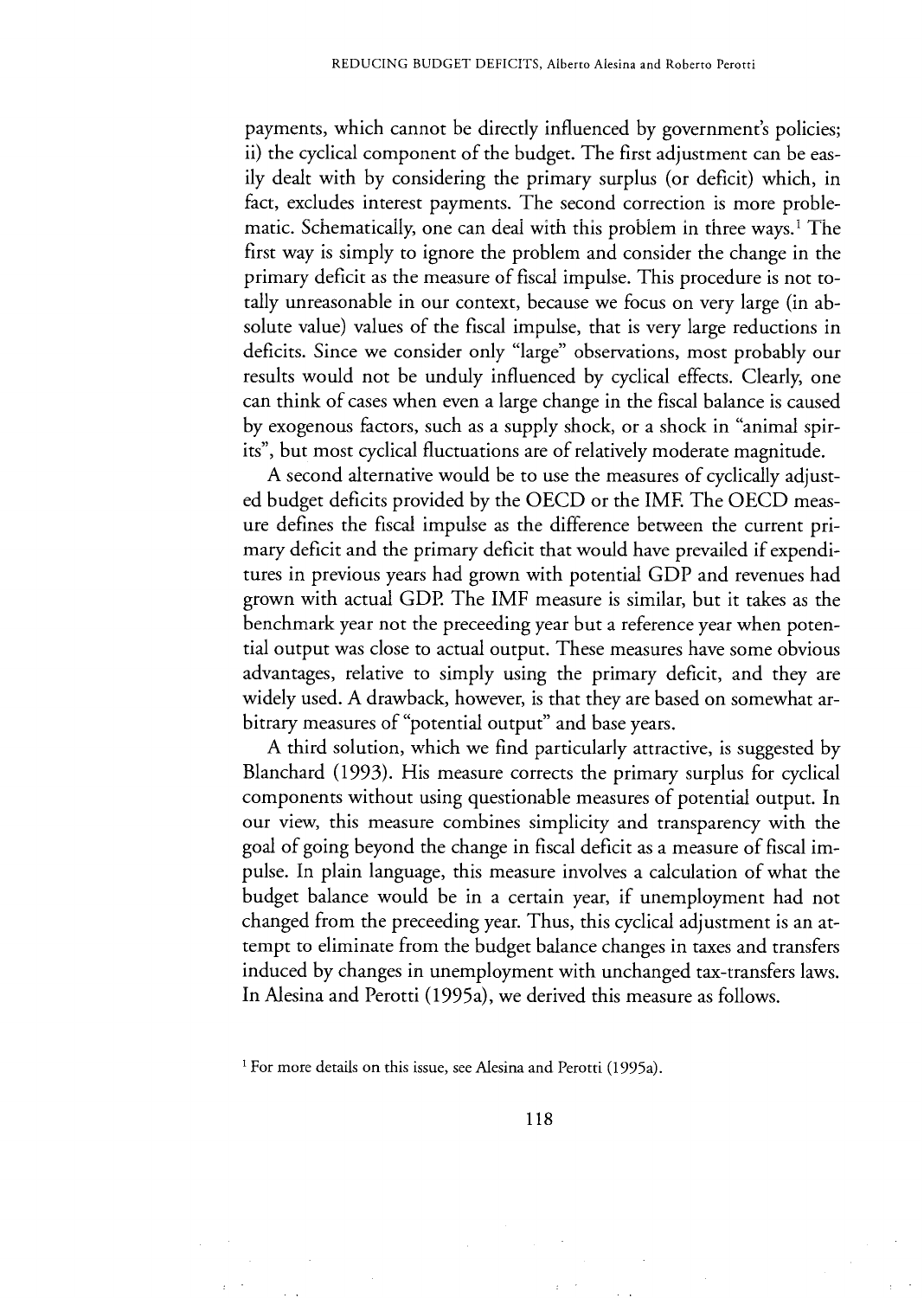For each country in the sample, we regressed transfers as a share of GDP (TRANSF) on two time trends for 1960-75 and 1976-92 and on the unemployment rate  $(U)$ :

$$
TRANSF_t = a_0 + a_1 \text{ }TREND1 + a_2 \text{ }TREND2 + a_3U_t + \varepsilon_t \tag{1}
$$

We then estimate what transfers would be in period  $t$  if unemployment were the same as in the preceeding year:

$$
TRANSF_t (U_{t-1}) = \hat{a}_0 + \hat{a}_1 \, TREND1 + \hat{a}_2 \, TREND2 + \hat{a}_3 U_{t-1} + \hat{\varepsilon}_t \quad (2)
$$

where the  $\hat{a}_i$ s are the estimated coefficients in regression 1 and  $\hat{\varepsilon}_t$  is the estimated residual in the same regression. We follow the same procedure for total revenues T,, to obtain  $T_t$  ( $U_{t-1}$ ). In words, we calculate transfers in period  $t$ , using the estimated parameters, but plugging in unemployment of the preceeding year. On the spending side, we make these cyclical corrections only on the component which is more sensitive to changes in unemployment.<sup>2</sup> Having constructed *TRANSF*,  $(U_{t-1})$  and  $T_t$ ,  $(U_{t-1})$ , we can derive the primary deficit that would have prevailed in period *t*  had the unemployment rate reamined equal to its period  $(t-1)$  level. Our measure of the fiscal impulse is then constructed as the difference between this unemployment-adjusted measure of the primary deficit and the preceeding year's level of the same variable. In the remainder of this paper, we use this measure of fiscal impulse, which we label BFI, for "Blanchard Fiscal Impulse". While the choice of this cyclical adjustment (like any other choice) is imperfect and somewhat arbitrary, fortunately our results are qualitatively quite insensitive to the choice of adjustment.<sup>3</sup>

Our sample includes yearly observations on expenditure and revenue variables from 1960 to 1992 for 20 OECD countries: Australia, Austria, Belgium, Canada, Denmark, Finland, France, Germany, Greece, Ireland, Italy, Japan, Netherlands, Norway, Portugal, Spain, Sweden, Switzerland, UK and USA. We have a total of 547 observations on our measure of the fiscal impulse, BFI. The sample average of BFI is  $-.008$  percent of GDP, with a standard deviation of 1.67 percent of GDP.

<sup>&</sup>lt;sup>2</sup> Results are virtually unchanged if the procedure of  $(1)$  and  $(2)$  is applied to total spending, rather than to transfers alone.

Results are available. See also Alesina and Perotti (1995a).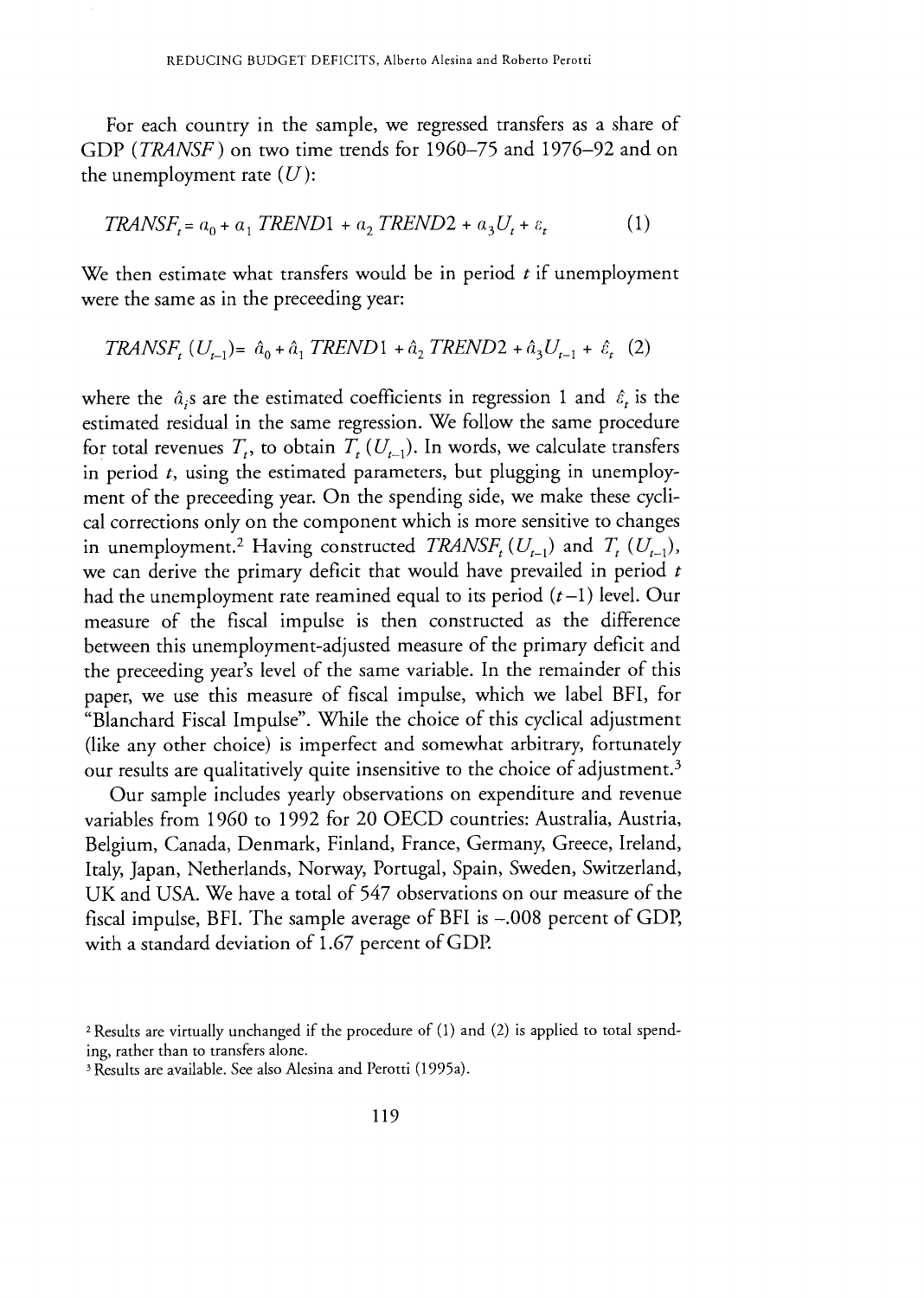We define a *very tight* fiscal policy, or *strong adjustment,* as every observation where:

$$
BFI \le -0.15 \tag{3}
$$

Thus, according to this definition, a year with very tight fiscal policy is one where the BFI measure is less than or equal to 1.5 percent of GDI? Note that this is about equivalent to defining a very tight fiscal policy as any observation of BFI lower than one standard deviation below the mean.<sup>4</sup> In defining the cutoff point for this definition we face a tradeoff. By choosing a high (in absolute value) cutoff, we make sure that we are really isolating policies which are *not* business as usual. On the other hand, if we choose a cutoff point which is too high we are left with very few observations which satisfy the definition. We feel that the definition given in (3) is a reasonable choice along this tradeoff.

Table 2 lists all the observations which satisfy our definition of *strong adjustment*. The average value of BFI for the observations listed in Table 2 is -2.61, with a standard deviation of 1.46. Table 2 identifies several well-known episodes of multiyear fiscal adjustments in the mid-to-late 1980s, such as, in particular, Denmark, Ireland and Sweden. One may argue that a sequence of several years of very tight policy (as in Ireland 1987-89 for instance) constitutes a single episode of fiscal adjustment, rather than several independent observations. We tackle this problem in Section 4 when we study multiyear fiscal adjustment episodes.

We focus on a comparison between successful and unsuccessful strong adjustment using the following definitions, as in Alesina and Perotti (1995a).<sup>5</sup> A *successful adjustment* in year *t* is defined as a "very tight" fiscal stance in year  $t$  such that the gross debt/GDP ratio in year  $t + 3$  is at least 5 percentage points of GDP lower than in year *t.* 

In our sample, we have 14 successful and 38 unsuccessful adjustments. The cases of successful adjustments are indicated with an asterisk in Table 2.6 In choosing this definition we faced two critical tradeoffs. The first

<sup>\*</sup>Our results are, in fact, unchanged if we use this alternative definition.

**<sup>5</sup>**In that paper we experimented with several other definitions, without major changes in results.

<sup>6</sup>The sum of successful and unsuccessful adjustments, 52, is less than the total of very tight fiscal policies, 68, because 16 episodes of very tight fiscal stance occurred between 1990 and 1992, and therefore cannot be classified as successful or unsuccessful according to our criterion.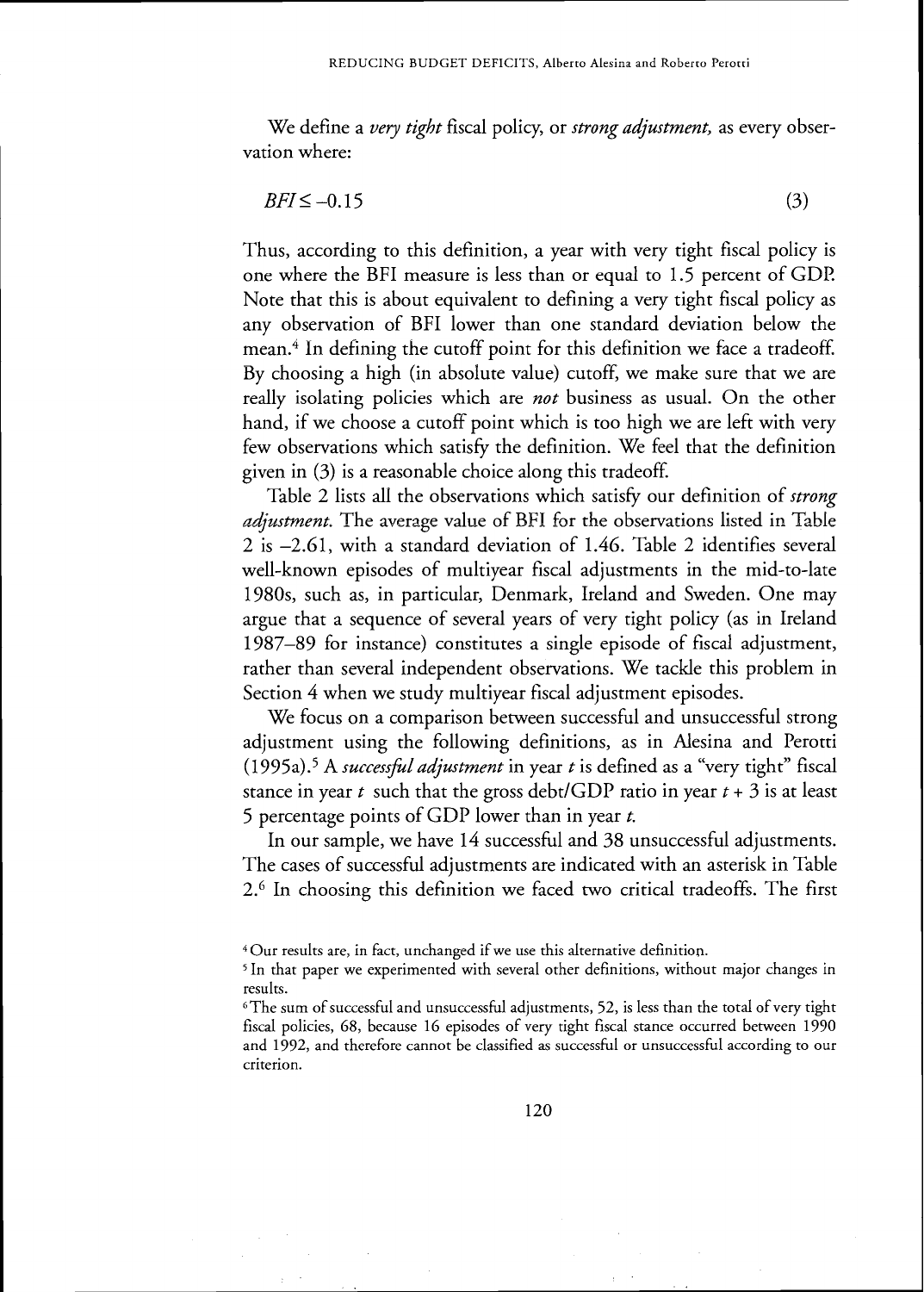| Table 2. Years of "very tight" fiscal policy: |  |                     |  |
|-----------------------------------------------|--|---------------------|--|
|                                               |  | "strong adjustment" |  |

| Strong adjustments <sup>a</sup>    |
|------------------------------------|
| Australia: 1974, 77, 87*           |
| Austria: 1977, 84                  |
| Belgium: 1982, 84                  |
| Canada: 1981                       |
| Denmark: 1983, 84*, 85, 86         |
| Finland: 1964, 67, 73, 76, 84, 88  |
| France: 1969*                      |
| Germany: 1969, 73, 76, 89          |
| Greece: 1982, 86, 87, 90, 91, 92   |
| Ireland: 1984, 87*, 88*, 89*       |
| Italy: 1967, 74, 76, 80, 89, 92    |
| Japan: 1984                        |
| Netherlands: 1985, 91              |
| Norway: 1979*, 80*, 83, 84, 89, 90 |
| Portugal: 1967, 77, 80, 82, 84, 89 |
| Spain: 1986, 87                    |
| Sweden: 1971, 76, 83, 84*, 87*     |
| UK: 1969*, 77*, 88*                |
| US: 1969. 76*                      |

<sup>a</sup>An \* indicates "successful adjustment".

one was about how "demanding" we wanted to be in our requirement for "success". By imposing high standards one reduces the number of degrees of freedom; by not being demanding, we obfuscate the differences between successes and failures. Our definition does not seem extremely demanding, but even so we are left with "only" 14 cases of success. The second choice concerned how far into the future we should look to evaluate success. Again we faced a trade off. On the one hand we would have liked to choose our horizon longer than three years, to really isolate adjustments that permanently reduce debt/GDP ratios. On the other hand, since many of the most interesting episodes of fiscal adjustments occurred in the mid-late 1980s, we simply could not extend the horizon much more than we do in our definition.7 The effect of having to choose a relatively short horizon is evident if one notes that the adjustment in Sweden in the mid-1980s is considered a "success", even though the debt/GDP ratio rose sharply in the early 1990s and Sweden currently has one of the

Also, as the horizon becomes longer, more and more uncontrollable shocks influence the variable of interest, making the analysis murkier.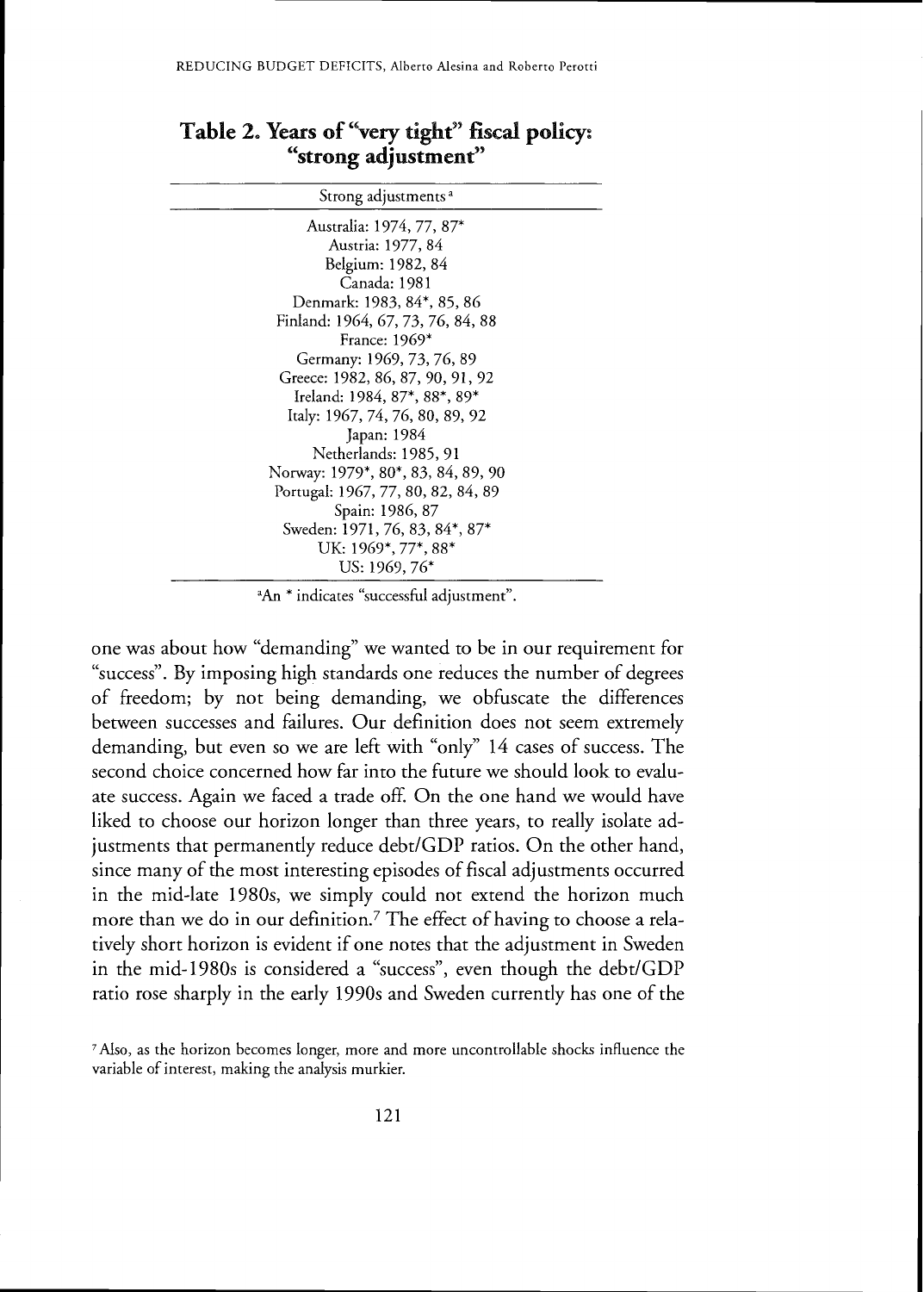largest deficit debt/GDP ratios in the OECD. On the other hand, our definition clearly identifies Ireland as a major success, with three consecutive years which satisfy our definition. Also Denmark, the other "famous" fiscal adjustment of the mid-1980s, emerges as a "success" in 1984.

We should also explain why we define all our variables in shares of GDE First, this is a simple way of correcting for inflation. Second, it assumes that the "benchmark" is the case of constant shares of GDP, an assumption which is not worse than any other alternative. Also, for brevity, we sometimes indicate a "cut" in a certain variable as a "cut" of the share in that variable over GDP. Obviously, such a "cut" can occur even if that variable is constant and GDP grows, or even if that variable grows, but less than GDP. The same considerations apply to "increases" in variables.

### **2. Successful versus unsuccessful adjustments**

In Alesina and Perotti (1995a) we present the following results on successful versus unsuccessful adjustments. First of all, as Table 3 (taken from Alesina and Perotti (1995a)) shows, it is worth emphasizing that the *size* of the fiscal adjustment is not very different between successful and unsuccessful cases. The average value of BFI for unsuccessful adjustments is -2.18 and for successful ones -2.74. This observation is important, because when we look at the difference in the composition of successful and unsuccessful adjustments, we can do so while essentially holding the size of the adjustment constant.

The first question which we ask is whether it makes any difference for the likelihood of success if the adjustment is on the expenditure side or on the taxation side. Table 3 suggests a rather loud answer. While in unsuccessful adjustment most of the "action" is on the revenue side, in successful cases all the action is on the expenditure side. In successful adjustments, expenditures are cut by almost 2.2 percent of GNP, while taxes are increased by less than half a percentage point of GNP. On the contrary, in unsuccessful adjustments, expenditures are cut by only half a percent of GNP and the rest of the adjustment is on the revenue side. Successful adjustments are those which cut expenditures, with very modest in*crease in taxation.* 

The second question which we ask is whether the composition of spending cuts influences the likelihood of success. Table 4 (from Alesina and Perotti (1995a)) breaks down government spending into public in-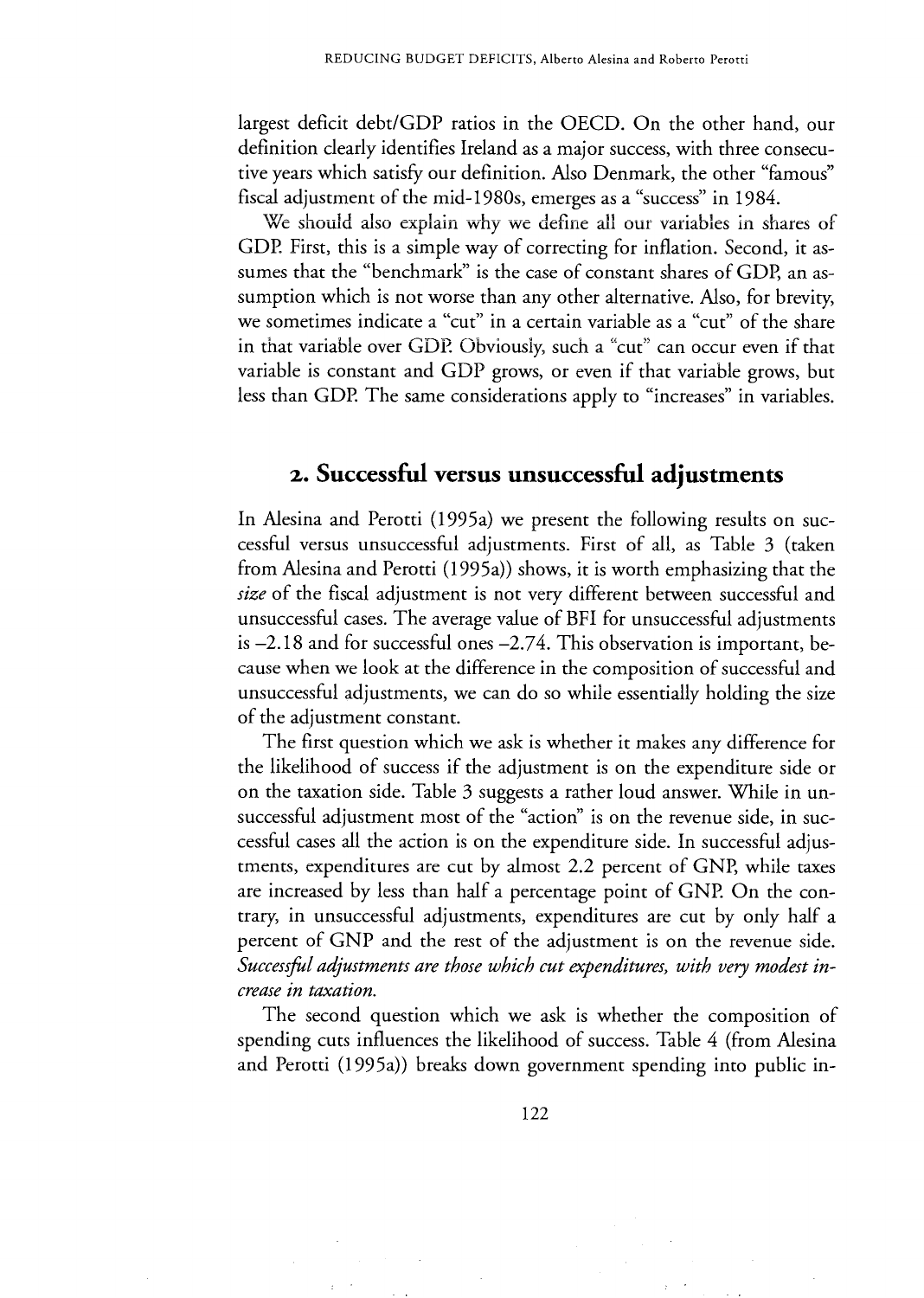|                          | <b>BFI</b> | <b>EXPEN</b> | <b>REVEN</b> |
|--------------------------|------------|--------------|--------------|
|                          | (st. dev)  | (st. dev)    | (st. dev.)   |
| Successful adjustments   | $-2.74$    | $-2.19$      | .44          |
|                          | (.282)     | (.326)       | (.385)       |
| Unsuccessful adjustments | $-2.18$    | $-.49$       | 1.28         |
|                          | (.101)     | (.188)       | (.181)       |

### **Table 3. Successful and unsuccessful adjustments: total expenditure and revenues**

Note: This table displays the average of the BFI measure and of the changes in the GDP shares of total expenditure (exclusive of interest payments) and of total revenues (exclusive of interests received) during successful and unsuccessful adjustments. A very tight fiscal policy in period *t* is successful if by  $(t - 3) - by (t) < .05$ , where by is the debt/GDP ratio.

### **Table 4. Successful and unsuccessful adjustments: composition of expenditure**

|                          | EXP      | IG     | TRANSF CGNW<br>$(st, dev)$ $(st, dev)$ $(st, dev)$ $(st, dev)$ $(st, dev)$ |        | CGW<br>$(st. dev.)$ $(st. dev.)$ | <b>SUB</b> |
|--------------------------|----------|--------|----------------------------------------------------------------------------|--------|----------------------------------|------------|
| Successful adjustments   | $-2.193$ | $-.41$ | $-.54$                                                                     | $-.38$ | $-.58$                           | $-.29$     |
|                          | (.326)   | (.089) | (.183)                                                                     | (.055) | (.093)                           | (.211)     |
| Unsuccessful adjustments | $-.49$   | $-.29$ | $-.02$                                                                     | $-.09$ | $-.07$                           | $-.08$     |
|                          | (.188)   | (.046) | (.102)                                                                     | (.038) | (.071)                           | (.047)     |

Definitions: See text.

vestment (IG), transfers (TRANSF), non-wage government consumption (CGNW), government wages (CGW) and subsidies (SUB). The results are, again, rather clear. In successful adjustments the largest cuts are in transfers and the government wage bill. Both components are cut by more than half a percentage point of GDP, for a total by more than 1.1 percent of GDP - quite a large figure. On the contrary, in the case of unsuccessful adjustments, these two components are virtually untouched, and almost all the cuts occur in investment spending. Table 5 (adapted from Alesina and Perotti (1995a)) provides additional evidence on public employment. One can observe a significant difference between successful and unsuccessful adjustments. During the former government employment is constant. During the latter it increases at about the same rate as the sample average.

Thus, successful fiscal adjustments are those that manage to cut the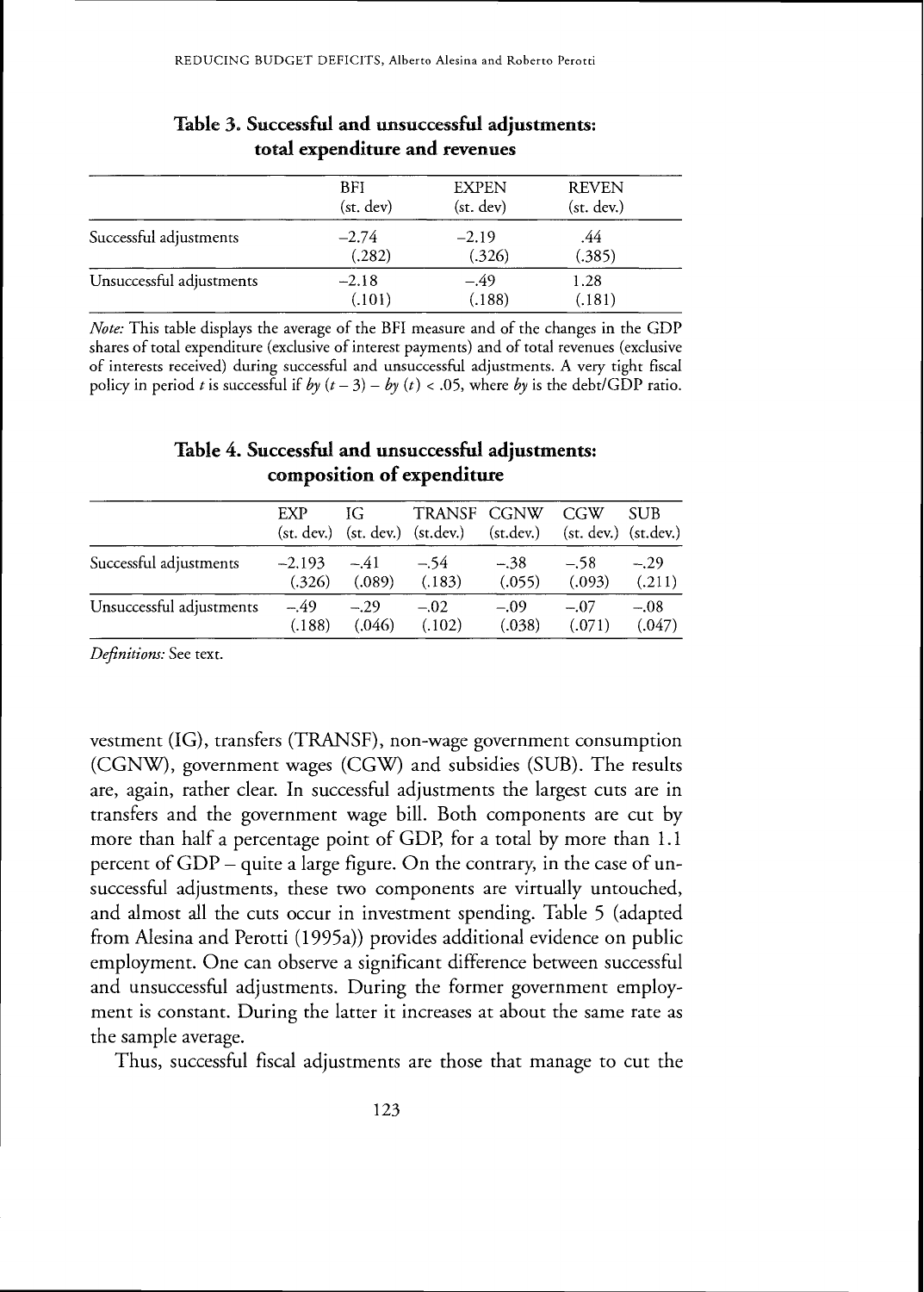|                    | EG/LF<br>(st. dev.) | EG/ET<br>(st. dev.) |  |
|--------------------|---------------------|---------------------|--|
| All observations   | .22<br>(.016)       | .28<br>(.109)       |  |
| Strong adjustments | .22<br>(.053)       | .24<br>(.063)       |  |
| Successful         | .09<br>(.159)       | $-.007$<br>(.177)   |  |
| Unsuccessful       | .25<br>(.059)       | .30<br>(.074)       |  |

|  |  |  | Table 5. Government Employmentª |  |  |
|--|--|--|---------------------------------|--|--|
|--|--|--|---------------------------------|--|--|

**<sup>a</sup>**The units are percentage changes in the variable.

Note: EG: Government employment; LF: Labor force; ET: Total employment

most politically sensitive components of the budget: transfers and the government wage bill and employment.

These results make sense for a variety of reasons. First, transfers are the component of government spending which has grown most rapidly in the last three decades, as Table 6 indicates. This table shows that in most countries, whereas government consumption comprised a higher share of GDP than transfer payment in the mid-1960s, this ranking is reversed, often dramatically so, in the 1990s. Therefore, any attempt at reducing budget deficits that does not tackle the fastest growing component of public spending is likely to fail. Second, transfer programs have the nature of entitlements. Thus, if eligibility criteria and generosity of the benefits are not adjusted, they tend to keep growing, particularly with an aging population. Third, government employment tends to be rigid downward, thus putting upward pressure on spending, if not brought under control with targeted and discretionary actions.

In summary, the message of this section can be summarized as follows: The expenditure side of the government budget can be divided into four components: i) interest payments; ii) consumption of goods and services and public investment; iii) government wages; and iv) transfer programs. The first component, interest payments, is not under the direct control of the policymaker, particularly in more and more integrated world capital markets.<sup>8</sup> The second component (consumption of goods and services

We do not consider "extraordinary" measures, such as default on interest payments, consolidation. etc.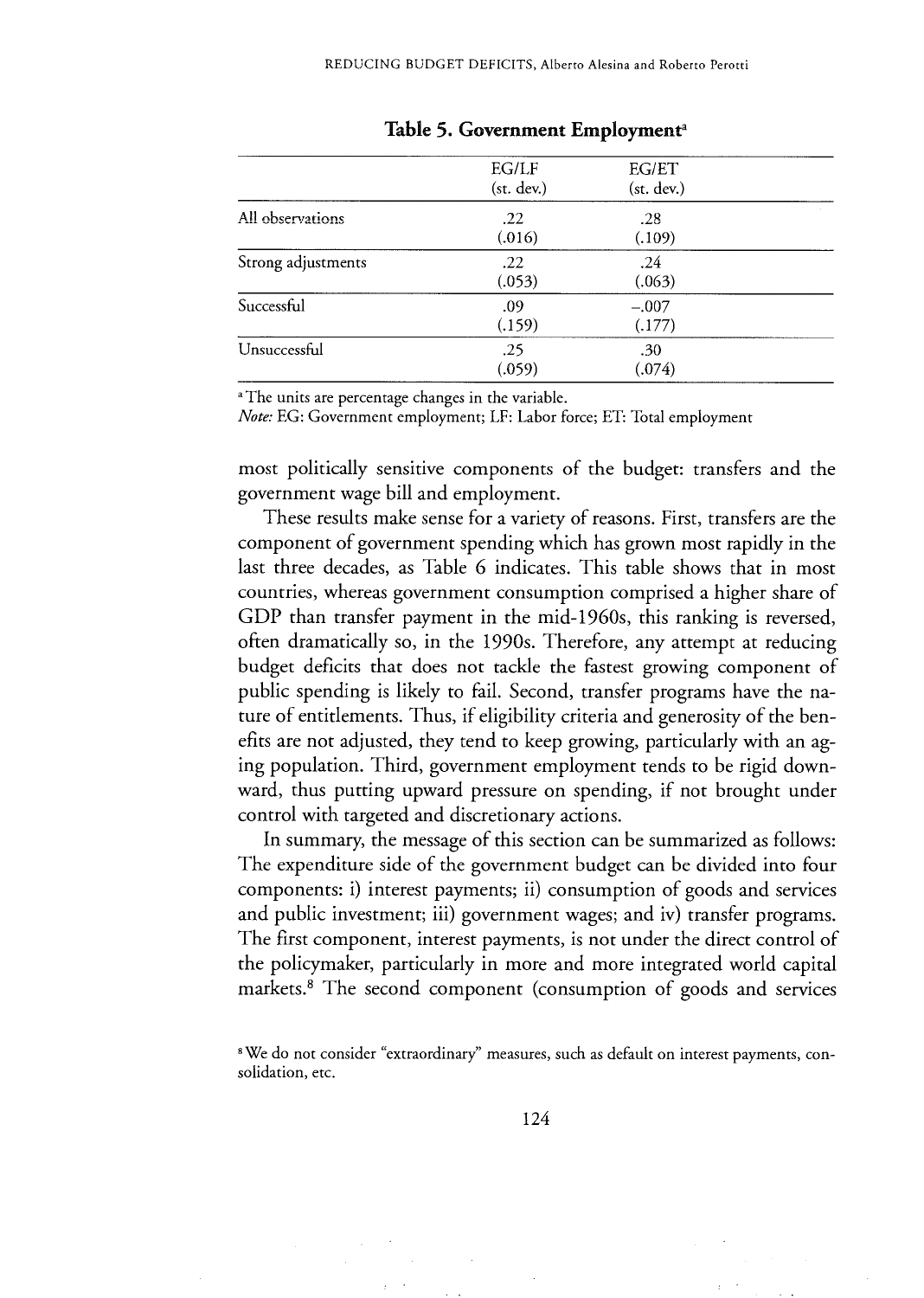|             | Govt. cons.<br>1965 | Transf.<br>1965 | Govt. cons.<br>1990 | Transf.<br>1990 |
|-------------|---------------------|-----------------|---------------------|-----------------|
| Australia   | 12.71               | NA              | 17.24               | 10.40           |
| Austria     | 13.36               | 14.93           | 17.79               | 20.19           |
| Belgium     | 13.68*              | $14.61*$        | 15.13               | 20.49           |
| Canada      | 14.38               | 6.17            | 20.03               | 13.19           |
| Denmark     | 16.41               | 6.98            | 25.22               | 20.50           |
| Finland     | 13.66               | 7.61            | 21.05               | 12.28           |
| France      | 14.36               | 15.70           | 17.92               | 23.30           |
| Germany     | 15.20               | 13.71           | 18.38               | 19.53           |
| Greece      | 11.72               | 6.89            | 21.08               | 14.59           |
| Ireland     | 14.37               | NA              | 17.20               | 14.31           |
| Italy       | 14.54               | 12.65           | 17.41               | 19.16           |
| Japan       | 8.18                | 4.93            | 9.14                | 12.03           |
| Netherlands | 15.40*              | $16.41*$        | 14.47               | 27.85           |
| Norway      | 15.05               | 9.13            | 21.03               | 20.61           |
| Portugal    | 12.28               | 3.53            | 16.73               | 13.24           |
| Spain       | 8.47                | 6.25            | 15.47               | 15.92           |
| Sweden      | 17.76               | 9.87            | 27.36               | 21.52           |
| Switzerland | 16.68               | 7.70            | 19.97               | 12.10           |
| UK          | 19.39               | 5.85            | 18.89               | 12.28           |
| <b>US</b>   | 10.64               | 9.14            | 13.65               | 17.37           |

**Table 6. Government consumption and rrmsfers, as shares of GDP** 

\*1970.

*Source:* OECD.

and investments) is becoming a smaller and smaller fraction of the budget; thus, it is very difficult to manage sizeable reduction in the debt/GNP ratio focusing only, or mostly, on this component. Thus, almost "by default" one is left with the conclusion that the only way to achieve a more than temporary reduction in deficits is to tackle the last two components of spending, government wages and transfers. This is exactly what our empirical results show.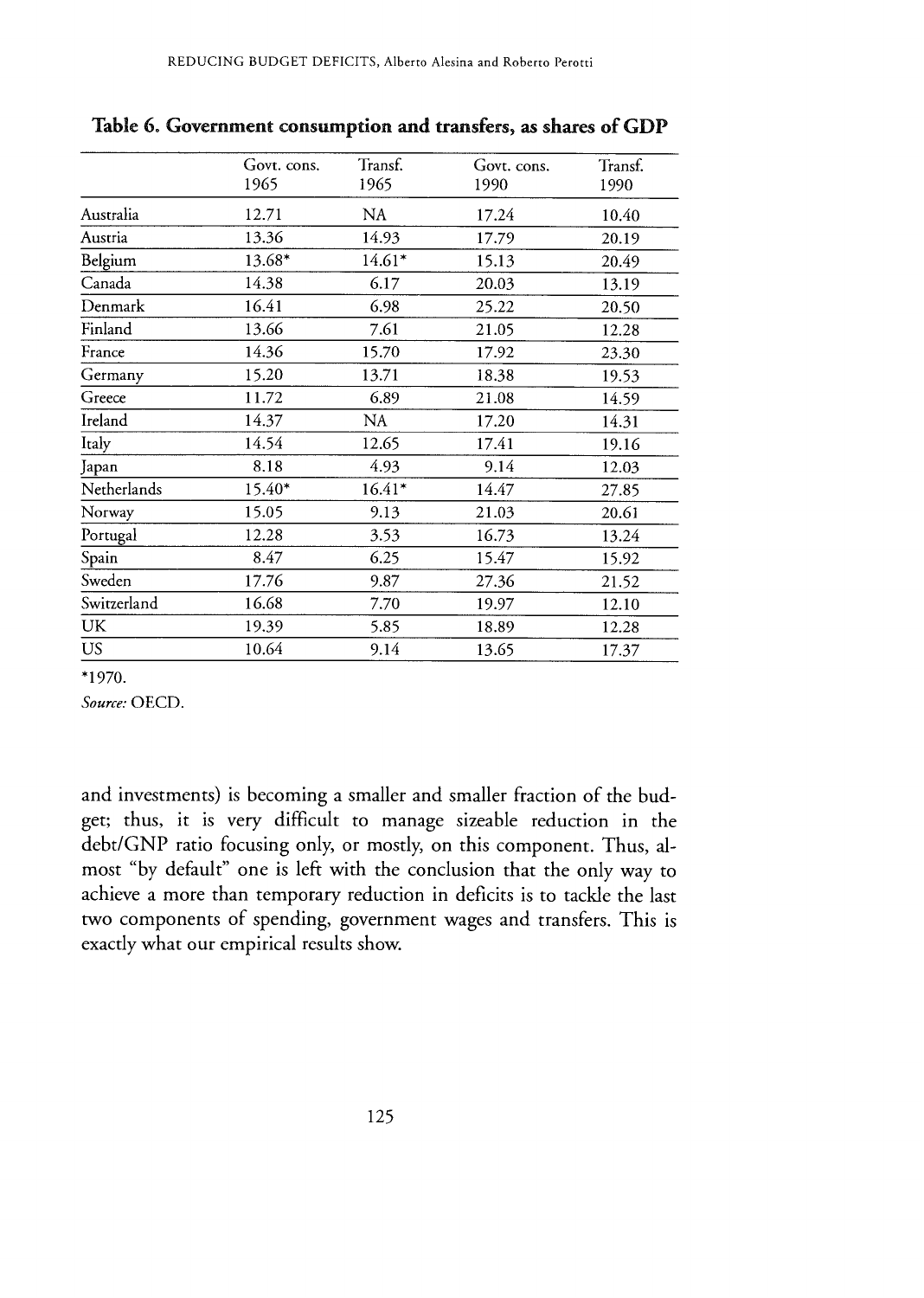### **3. The effects of fiscal adjustments on growth and unemployment**

One of the most often cited reasons why policymakers delay fiscal adjustments is that they fear the consequences on growth and unemployment, variables which are well-known determinants of electoral results in western democracies'. A standard Keynesian argument suggests in fact, that a fiscal contraction reduces growth and increases unemployment through aggregate demand effects. On the other hand, a vigorous fiscal adjustment may have a "credibility" effect on interest rates, by reducing risk premia. Reductions in interest rates would "crowd in" private investments, which would sustain growth. Giavazzi and Pagano (1990) analyzed two fiscal adjustments (Denmark and Ireland) and concluded that fiscal contractions can be expansionary, because the credibility effect more than compensates the aggregate demand effect. In this section, we provide some further evidence on the growth and unemployment effects of fiscal adjustments using our panei data set.

Table 7 reports statistics on growth and unemployment before, during and after a fiscal adjustment. For example, the upper left quadrant of this table considers the rate of GDP growth in a country in the two years before (average per year), in the year of the fiscal contraction, and in the two years after (average per year). The upper right quadrant considers the same statistics, but growth is now measured as a difference from a GDP weighted average of the G-7 growth rates. The idea is, obviously, to correct for the effect of the world business cycle on domestic growth rates. The two bottom quadrants report the same information on unemployment.

The first observation, looking at the growth data is that fiscal adjustments tend to be initiated when the economy is doing relatively well. Very tight fiscal policies are implemented when growth is above the G-7 average. The second observation is that growth rates are dramatically different after successful and unsuccessful adjustments. This observation emerges from looking at growth both in absolute levels and in differences relative to the G-7 countries. For instance, after a successful adjustment, growth is about 1 percentage point higher than the G-7 average, and after unsuccessful adjustment it is almost half a percentage point lower. Even

<sup>&</sup>lt;sup>9</sup> On the effects of macroeconomic conditions in OECD democracies, see Lewis-Beck (1988).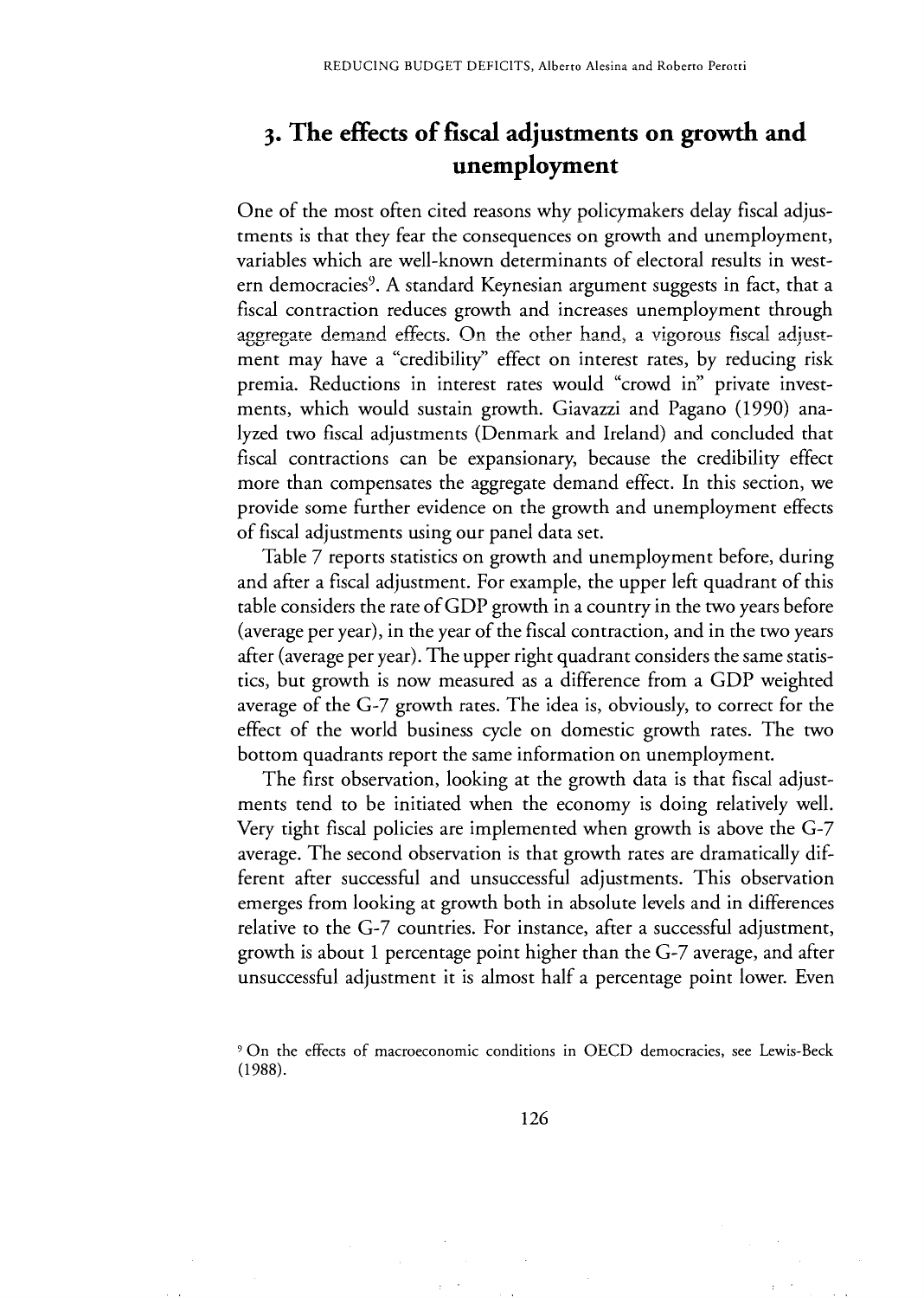|              |        | gr     |        |        | $gr-G7gr$ |        |
|--------------|--------|--------|--------|--------|-----------|--------|
|              | Before | During | After  | Before | During    | After  |
| Very tight   | 2.25   | 3.11   | 2.55   | .11    | .36       | .05    |
|              | (.205) | (.284) | (.251) | (.186) | (.295)    | (.233) |
| Successful   | 2.46   | 4.11   | 3.23   | .06    | .81       | .99    |
|              | (.465) | (.404) | (.561) | (.342) | (.537     | (.233) |
| Unsuccessful | 2.28   | 3.10   | 2.31   | .28    | .09       | $-.36$ |
|              | (.254) | (.370) | (.280) | (.253) | (.373)    | (.234) |
|              |        | U      |        |        | U-G7U     |        |
|              | Before | During | After  | Before | During    | After  |
| Very tight   | 6.27   | 6.63   | 6.62   | .73    | .90       | .89    |
|              | (.594) | (.582) | (.596) | (.534) | (.558)    | (.558) |
| Successful   | 7.54   | 7.29   | 6.55   | 1.64   | 1.73      | .98    |
|              | (1.64) | (1.54) | (1.37) | (1.50) | (1.45)    | (1.37) |
| Unsuccessful | 6.13   | 6.52   | 6.84   | .41    | .70       | 1.11   |
|              | (.822) | (.838) | (.830) | (.734) | (.748)    | (.753) |

**Table 7. Growth and unemployment** 

Note: gr: rate of growth. G7gr: weighted average of growth rates of *G-7* countries. U: unemployment rate. G7U: weighted average of unemployment rates of *G-7* countries. "Before": average of the variable over the two years preceding the fiscal policy stance that appears in the column. "During": average value of the variable in the year of the fiscal stance in the column. "After": average of the average of the variable over the two years following the fiscal stance in the column. Standard errors are in parentheses.

during the adjustment year, growth is higher in successful than in unsuccessful adjustments, even though the difference is smaller than in the two-year period after the adjustment.

A similar picture emerges from the unemployment data, which are perhaps less clear-cut given the well-known problems of unemployment persistence. In the bottom right panel, one clearly sees that during unsuccessful adjustments, unemployment relative to the G-7 average increases substantially (from .41 to 1.1 1 percent), whereas in the case of successful adjustment, unemployment relative to the G-7 was higher before than after the fiscal contraction(l.64 versus .98). Similar considerations apply to the bottom left corner, although here the differences in unemployment levels are smaller.

Two different conclusions can be drawn from these differences between successful and unsuccessful adjustments. One is that the different compositions of successful and unsuccessful adjustments which we identified in Section 2 have different implications for growth. Thus, the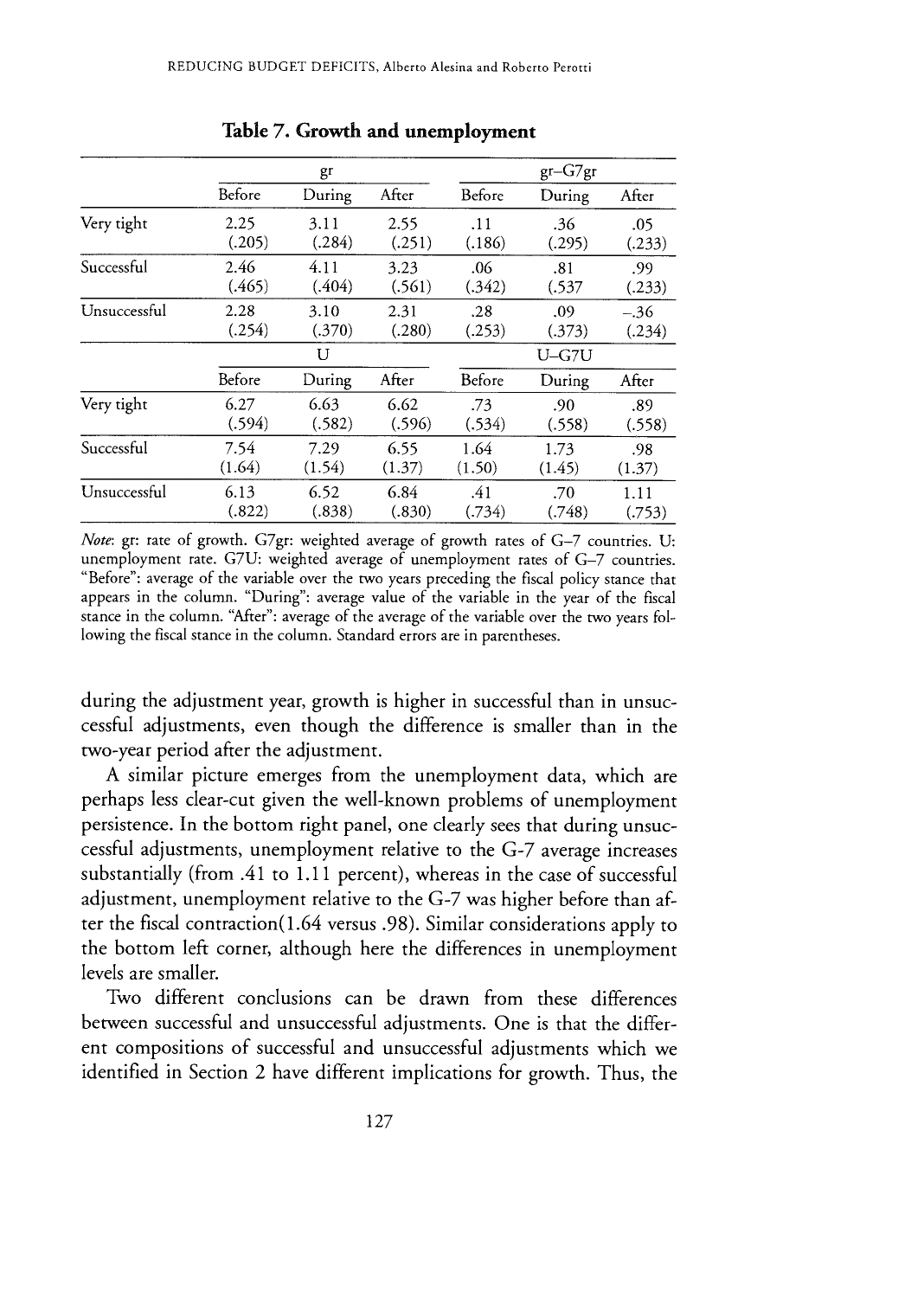argument is that adjustments which rely on tax increases, keeping transfer programs and government employment untouched, fail at stabilizing the budget *and* have a negative impact on growth. This is our favorite interpretation. However, one cannot rule out, based on these simple statistics, the opposite causality iink. Tnat is, successful adjustments are such because growth, for exogenous reasons, is higher during these episodes; this helps budget consolidation, thereby making the adjustment successful. In fact, this alternative interpretation will strike many readers as the most likely. However, the pattern of correlations which we document suggests further thoughts. We have highlighted a correlation between compositions of adjustment, their degree of lasting effects, and growth. While one can easily explain a causality direction from growth to the debt/GDP ratios, it is not so obvious why higher growth should have such a marked effect on the composition of adjustments. Clearly, the evidence presented in this paper thus far cannot resolve this issue, and barely begins to scratch the surface of it. Further research is in order.

### **4. Macroeconomic effects of major fiscal adjustments**

Thus far we have focused on yearly observations of loose and tight fiscal policy and, in particular, yearly observations of fiscal adjustments. But this procedure, which proved quite useful for a variety of issues which we have examined, has two shortcomings.

First, as Table 2 clearly indicates, several episodes of "very tight" fiscal policy, are part of the same multiyear major fiscal adjustment plan. Second, in order to uncover broad macroeconomic effects of major fiscal adjustments, it is probably a good idea to focus on very large and multiyear fiscal adjustments. Therefore, we need a definition of a multiyear "major fiscal adjustment". We have chosen the following definition:

*A major jscal adjustment* is a period of at least three consecutive years where the following conditions are satisfied in every year, except at most one in one year:

- a) BFI in period *t* minus the average of the same variable in the previous three years is less than or equal to  $-1.5$  percent of GDP;
- b) BFI in period *t* is less than BFI in period  $t 1$ .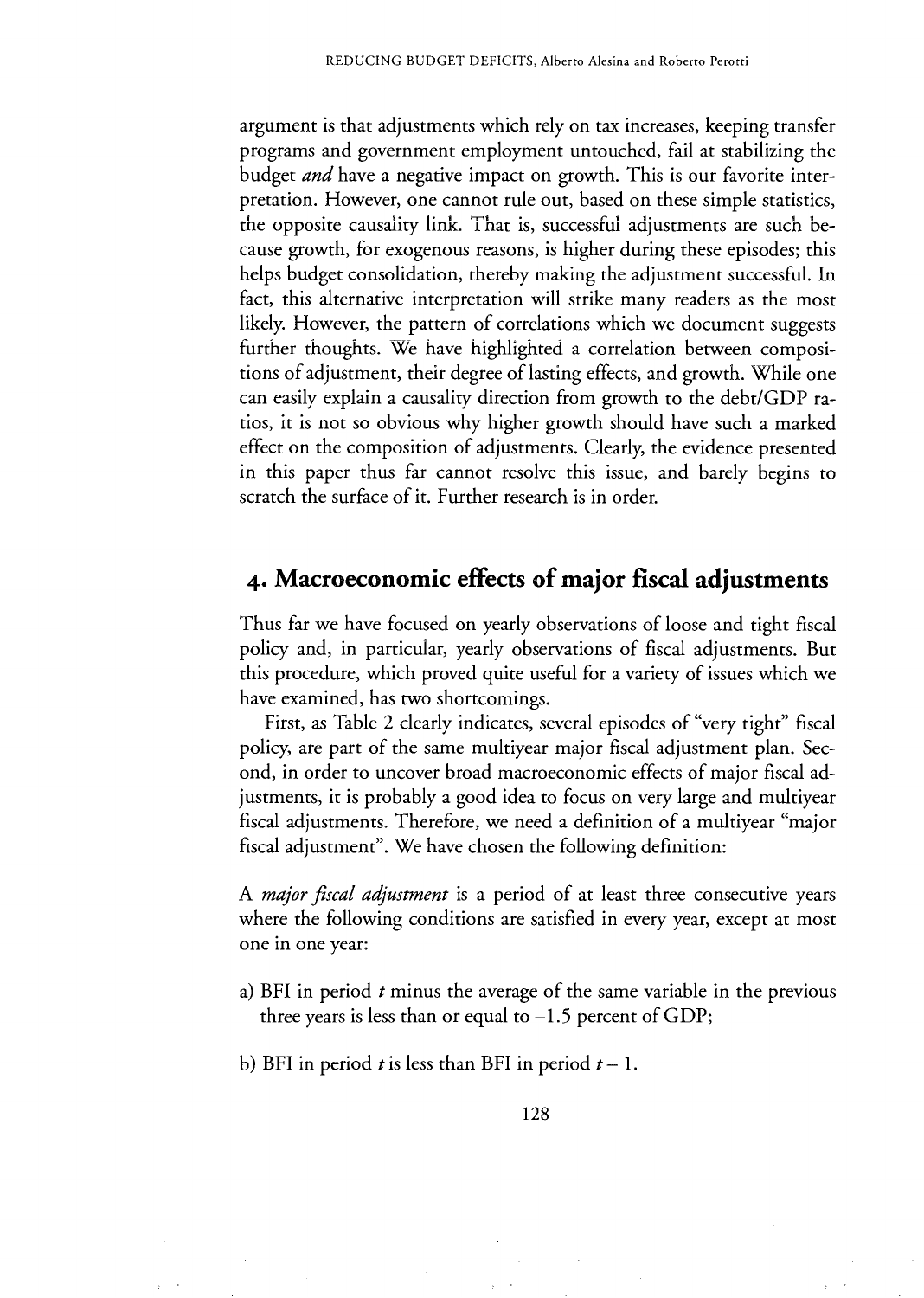The rationale of this definition is that we want to isolate periods of no less than three years with a progressive reduction in the adjusted primary deficit. This definition isolates seven episodes of major fiscal adjustments in our sample: Belgium (1984-87); Canada (1986-88); Denmark (1983-86); Ireland (1987-89); Italy (1989-92); Portugal (1984-86); and Sweden (1983-89).

We can distinguish two groups. The first includes episodes which are rather well known and have often been identified and studied: Belgium, Sweden and, in particular, Denmark and Ireland.<sup>10</sup> The second group of Canada, Italy and Portugal, is composed of episodes that just "squeeze into" our definition. In fact, when we experimented with other reasonable definitions of adjustments, the episodes of the first group were always "in", while episodes in the second group were in or out depending on the specific definition used. Thus, in some respect, the first four episodes provide more reliable observations.

Table 8 provides some information on the size of the adjustment. The first column shows the average primary surplus (BFI) in the three years before the adjustment, the second column the average during the adjustment, and the third column the average in the three years following the adjustment. Denmark and Ireland show the largest turnaround of their budget balance. The change in their fiscal adjustment in a few years is quite remarkable: more than 11 points of GDP for Denmark and almost 8 for Ireland. On the contrary, Italy shows by far the smallest adjustment, despite a very high initial level of the debt/GDP ratio. The Italian adjustment is too recent (and still unfolding) to have information on the period afterward.

The first question that we ask is whether these major fiscal adjustments have been associated with recessions. Table 9 shows the average growth in the three years before, during and in the three years after the fiscal adjustment. We report growth of GDP in terms of the difference from the average of G-7 countries, for obvious reasons discussed above. Three interesting observations emerge from this table. First, Ireland is clearly the success story: growth sharply increased during and after the adjustment relative to the G-7 average. Second, the table suggests a murky picture concerning the question of whether major fiscal adjustments are contractionary or expansionary. In three cases out of seven,

<sup>10</sup> See Giavazzi and Pagano (1990) and Dornbusch (1989).

**5 Suedrib** Economrc *Policy* 111 *996*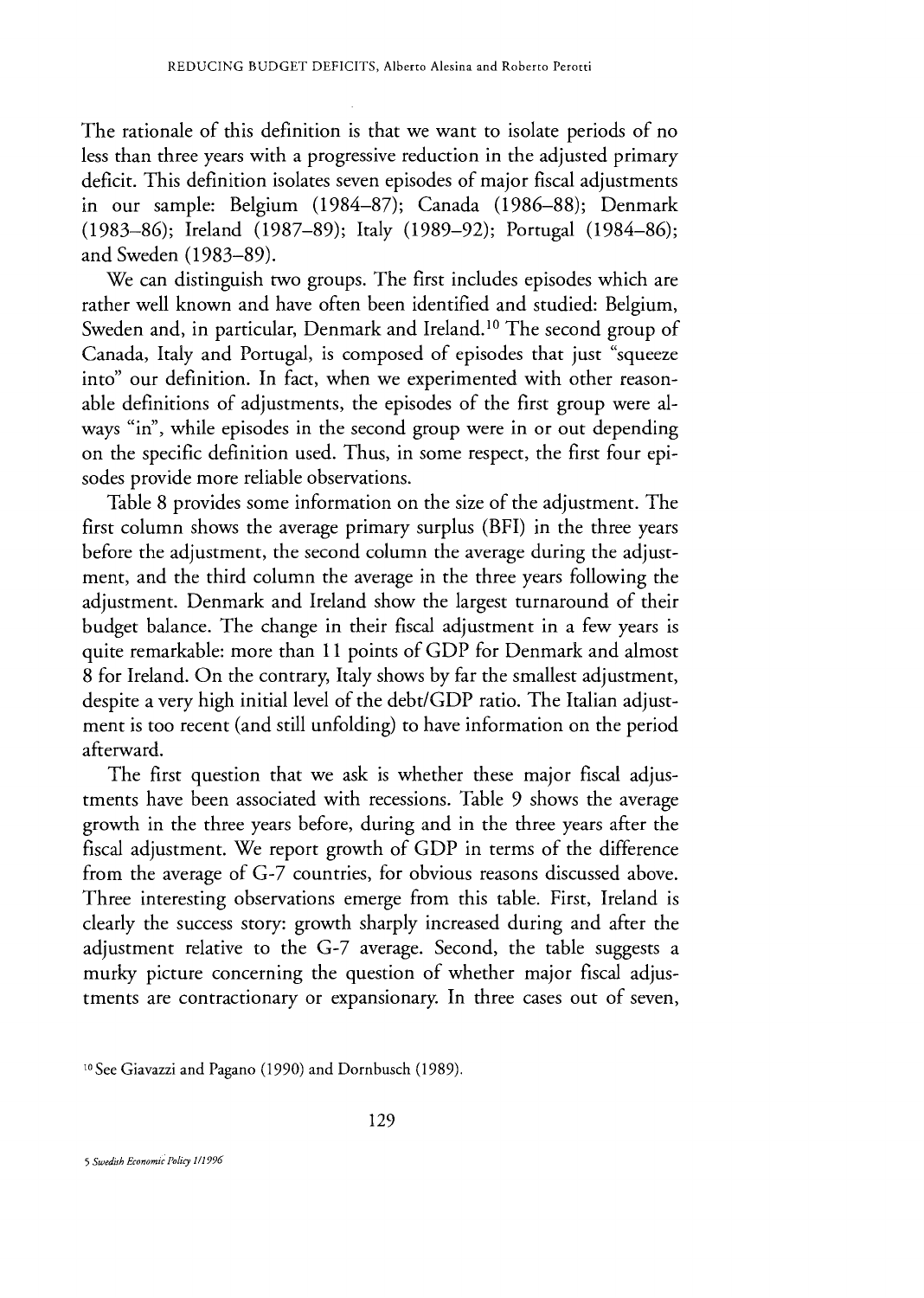growth is below the G-7 average during the adjustment, in three cases it is above and in one case growth is at the G-7 average. In their study on whether fiscal contractions can be expansionary, Ciavazzi and Pagano focused on Denmark and Ireland, two of the three cases in which growth increased during the adjustment, and indeed, was above the G-7 average. These authors suggested that fiscal contractions can be expansionary. Looking at more cases, one has to be more cautious on this point. However, Table 9 certainly does not suggest that even major fiscal adjustments always create large recessions.

Table 10 shows the same statistics for unemployment. Interestingly, in five out of seven cases unemployment (relative to G-7) is lower after the adjustment than before. In three out of seven cases unemployment is lower even during the fiscal adjustment, and in two cases it is only marginally higher (Belgium and Sweden). Thus, there is no indication that major fiscal adjustments are associated with major increases in unemployment; if anything, there is some evidence of the contrary. Furthermore, there is no evidence that the toughest fiscal adjustments, in terms of changes in the primary surplus, have been the most costly in terms of growth and unemployment. For instance, according to Table 8 Ireland had the second toughest adjustment, and one of the least costly according to Table 9 and 10.

In summary, these data suggest that fear of major recessions should not stop policymakers from implementing major fiscal adjustments.

As argued above, the main theoretical reasons which suggest that fiscal adjustments may not be contradictory is the "crowding in" argument. A reduction in the government borrowing requirement, by reducing interest rates, may "crowd in" private investments. An increase in investors' confidence and improvement in expectations concerning macroeconomic stability would work in the same direction. Table 11 reports the share of business investment over GDP before (three-year average), during and after (three-year average) the fiscal adjustments.<sup>11</sup> These figures are quite striking: in all the six cases for which data are available business investment as a share of GDP increased during and after the adjustment. In four of the five cases for which a complete set of data are available the share of business investment increased about **3** points of CDP - quite a large value.

These are absolute figures, not expressed as relative to *G-7* as in Table 10. Analogous results are obtained by looking at differences from G-7.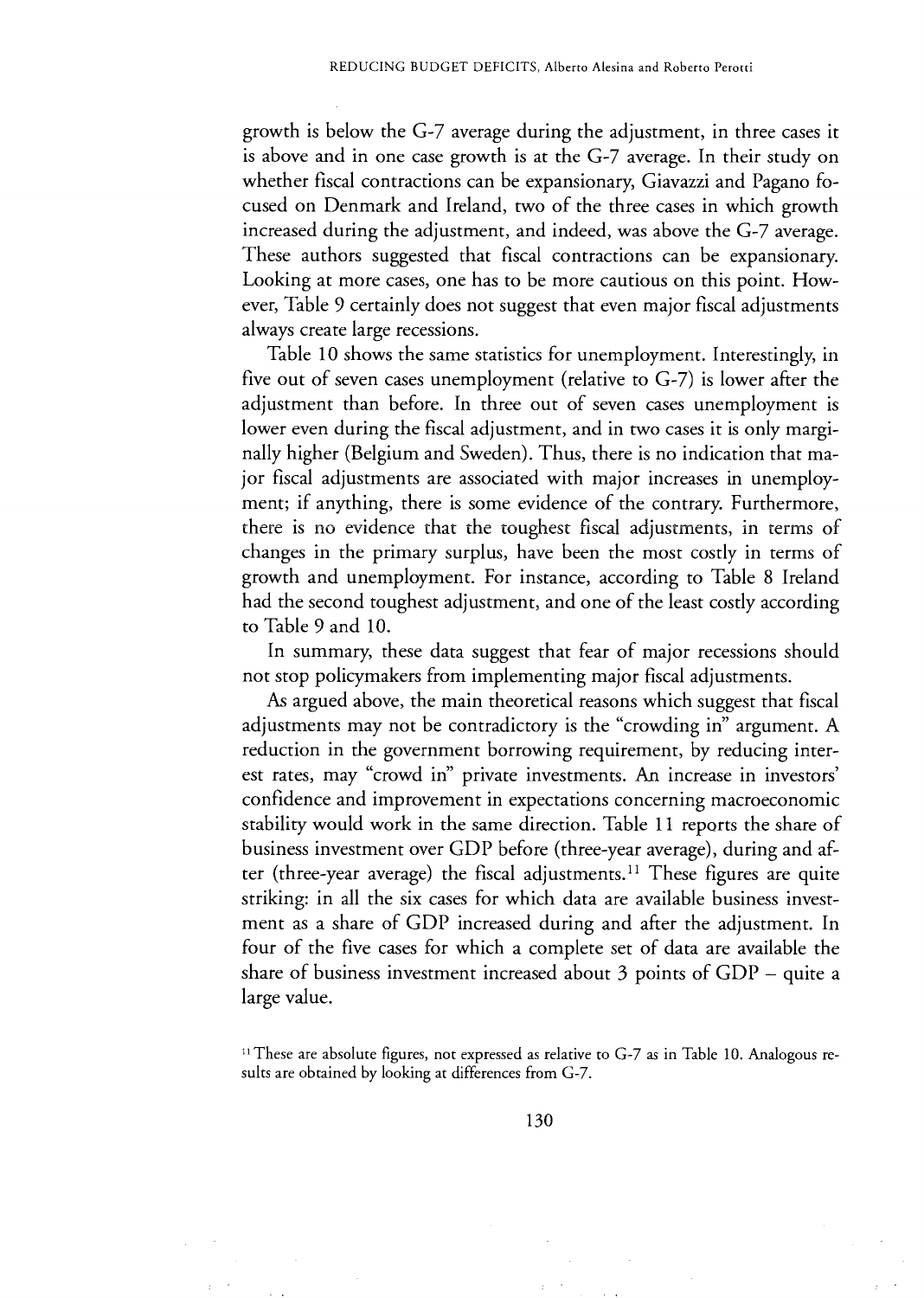|                  | Primary surplus / GDP |               |              |                       |
|------------------|-----------------------|---------------|--------------|-----------------------|
|                  | Before<br>(1)         | During<br>(2) | After<br>(3) | Difference<br>(3)–(1) |
| Belgium (84-87)  | $-2.98$               | 1.03          | 2.93         | 5.96                  |
| Canada (86–88)   | $-2.86$               | 0.34          | 1.53         | 4.39                  |
| Denmark (83–86)  | $-5.67$               | 2.71          | 5.37         | 11.04                 |
| Ireland (87-89)  | $-3.53$               | 2.12          | 4.39         | 7.92                  |
| Italy (89-92)    | $-3.33$               | $-0.61$       | N.A.         | 2.72 <sup>a</sup>     |
| Portugal (84-86) | $-3.13$               | 2.18          | 1.94         | 5.07                  |
|                  | -4.16                 | 2.17          | 1.57         | 5.73                  |
| Sweden (83-89)   |                       |               |              |                       |

### **Table 8. Primany surplus, before, during and after seven major fiscal adjustments**

<sup>a</sup> Obtained as (2)–(1).

### **Table 9. Gromh difference from G-7 countries before, during and after major fiscal adjustments**

| Growth relative to G-7 |         |         |         |  |  |  |
|------------------------|---------|---------|---------|--|--|--|
|                        | Before  | During  | After   |  |  |  |
| Belgium (84-87)        | $-0.34$ | $-1.74$ | 0.66    |  |  |  |
| Canada (86-88)         | 1.69    | 0.67    | $-1.76$ |  |  |  |
| Denmark (83–86)        | 0.40    | 0.38    | $-3.06$ |  |  |  |
| Ireland (87-89)        | $-1.72$ | 1.89    | 3.86    |  |  |  |
| Italy (89-92)          | $-0.18$ | $-0.00$ | N.A.    |  |  |  |
| Portugal (84-86)       | $-0.31$ | $-1.81$ | 0.80    |  |  |  |
| Sweden (83-89)         | $-0.16$ | $-0.89$ | $-1.52$ |  |  |  |
|                        |         |         |         |  |  |  |

### **Table 10. Unemployment before, during and after major fiscal adjustment, relative to 6-7 countries**

|                  | Before<br>(1) | During<br>(2) | After<br>(3) | Difference<br>$(3)-(1)$ |
|------------------|---------------|---------------|--------------|-------------------------|
| Belgium (84-87)  | 4.34          | 4.64          | 3.50         | $-0.84$                 |
| Canada (86-88)   | 3.22          | 1.65          | 1.84         | $-1.38$                 |
| Denmark (83–86)  | 2.21          | 1.55          | 1.36         | $-0.85$                 |
| Ireland (87-89)  | 9.80          | 10.1          | 8.60         | $-1.17$                 |
| Italy (89-92)    | 5.31          | 4.77          | N.A.         | $-0.54a$                |
| Portugal (84-86) | $-0.52$       | 1.01          | $-0.35$      | 0.17                    |
| Sweden (83-89)   | $-4.80$       | $-4.92$       | $-3.72$      | 1.18                    |
|                  |               |               |              |                         |

 $^a$  Obtained as  $(2)-(1)$ .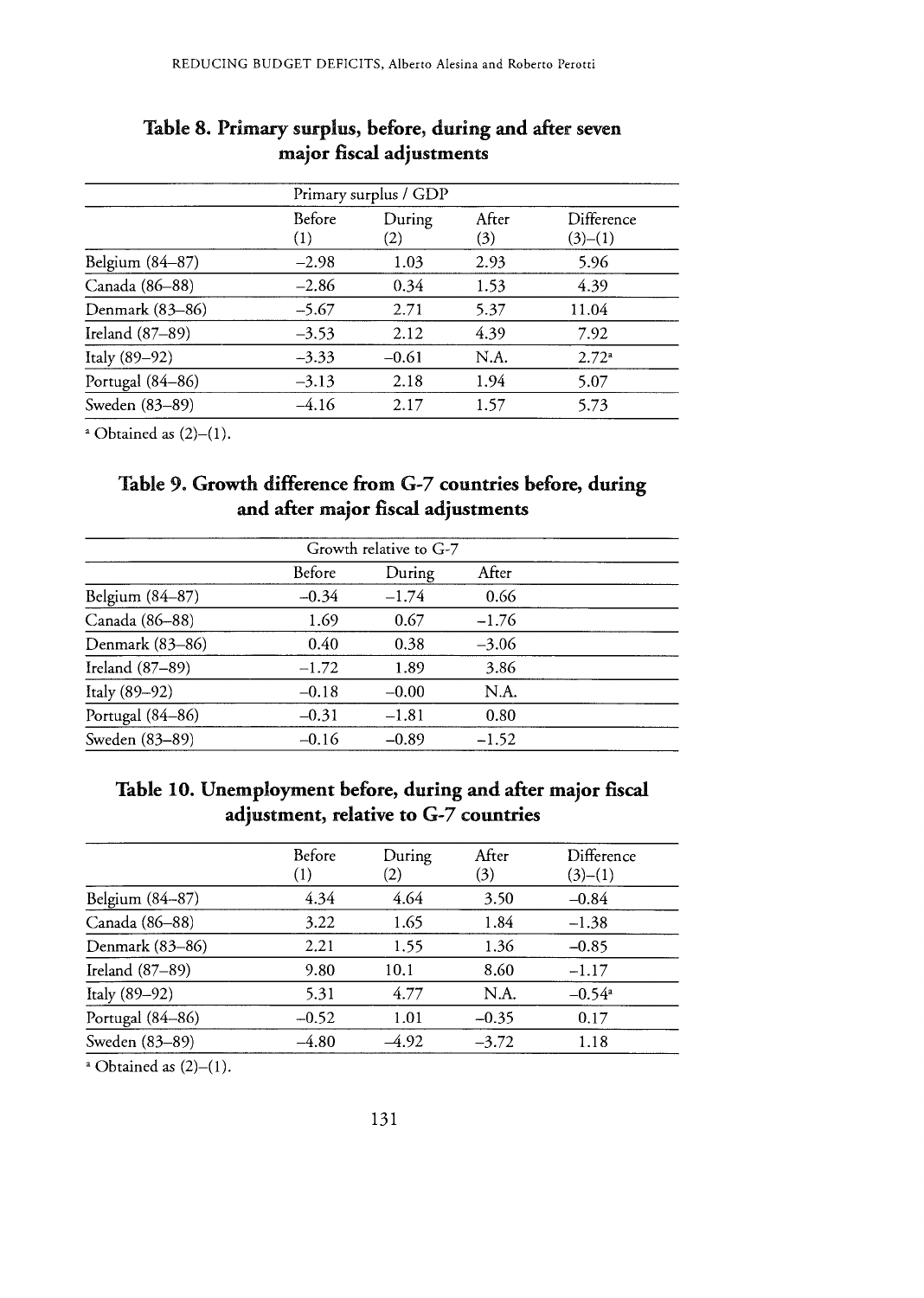|                  | Before<br>$\left(1\right)$ | During<br>(2) | After<br>(3) | Difference<br>$(3)-(1)$ |  |  |
|------------------|----------------------------|---------------|--------------|-------------------------|--|--|
| Belgium (84-87)  | 9.65                       | 10.27         | 12.64        | 2.99                    |  |  |
| Canada (86-88)   | 11.19                      | 12.53         | 13.71        | 2.52                    |  |  |
| Denmark (83-86)  | 9.19                       | 11.65         | 12.57        | 3.38                    |  |  |
| Ireland (87-89)  | 11.17                      | 11.04         | 11.63        | 0.46                    |  |  |
| Italy (89-92)    | 11.90                      | 12.01         | N.A.         | 0.11 <sup>a</sup>       |  |  |
| Portugal (84-86) | N.A.                       | N.A.          | N.A          | N.A                     |  |  |
| Sweden (83-89)   | 10.59                      | 12.61         | 13.63        | 3.04                    |  |  |

**Table 11. Share of private business investment over GDP, before, during and after major fiscal adjustment** 

<sup>a</sup> Obtained as (2)–(1).

#### **Table 12. Wage and profit shares, before, during and after major fiscal adjustments**

|                   | Before<br>(1) |                 | During<br>(2) |                 | After<br>(3)  |                 | (Difference)<br>$(3)-(1)$ |                 |
|-------------------|---------------|-----------------|---------------|-----------------|---------------|-----------------|---------------------------|-----------------|
|                   | Wage<br>share | Profit<br>share | Wage<br>share | Profit<br>share | Wage<br>share | Profit<br>share | Wage<br>share             | Profit<br>share |
| Belgium (84–87)   | 56.96         | 29.96           | 54.90         | 32.57           | 51.61         | 36.52           | $-5.35$                   | 6.56            |
| Canada (83-86)    | 53.77         | 38.85           | 54.21         | 37.34           | 55.10         | 35.58           | 1.33                      | $-3.27$         |
| Denmark (83–86)   | 56.20         | 31.57           | 54.17         | 35.14           | 55.59         | 33.09           | $-0.61$                   | 1.52            |
| Ireland $(89-92)$ | 54.23         | 21.75           | 51.58         | 25.32           | 50.41         | 26.48           | $-3.82$                   | 4.73            |
| Italy $(89 - 92)$ | 44.41         | 38.63           | 45.02         | 37.00           | N.A.          | N.A.            | 0.61 <sup>a</sup>         | $-1.63b$        |
| Portugal (84-86)  | 51.49         | N.A.            | 47.42         | N.A.            | 45.84         | N.A.            | $-5.65$                   | N.A.            |
| Sweden (83–89)    | 64.09         | 27.73           | 60.20         | 31.63           | 62.26         | 27.86           | $-1.83$                   | 0.13            |

 $a$  Obtained as  $(2)-(1)$ .

 $b$  Obtained as  $(2)-(1)$ .

Finally, one of the main politico-economic issues regarding major fiscal adjustments concerns their distributional consequences. Given our previous results on cuts in transfer programs, government wages and employment, etc., one may wonder about the extent to which the income distribution becomes more or less unequal during and after fiscal reforms. This is a topic which would require an entire paper on its own. Table 12 provides a fragment of evidence which indeed suggests that fiscal adjustment may increase income inequality. In five out of seven cases (five out of six if we leave out Italy with incomplete data), the wage share falls dur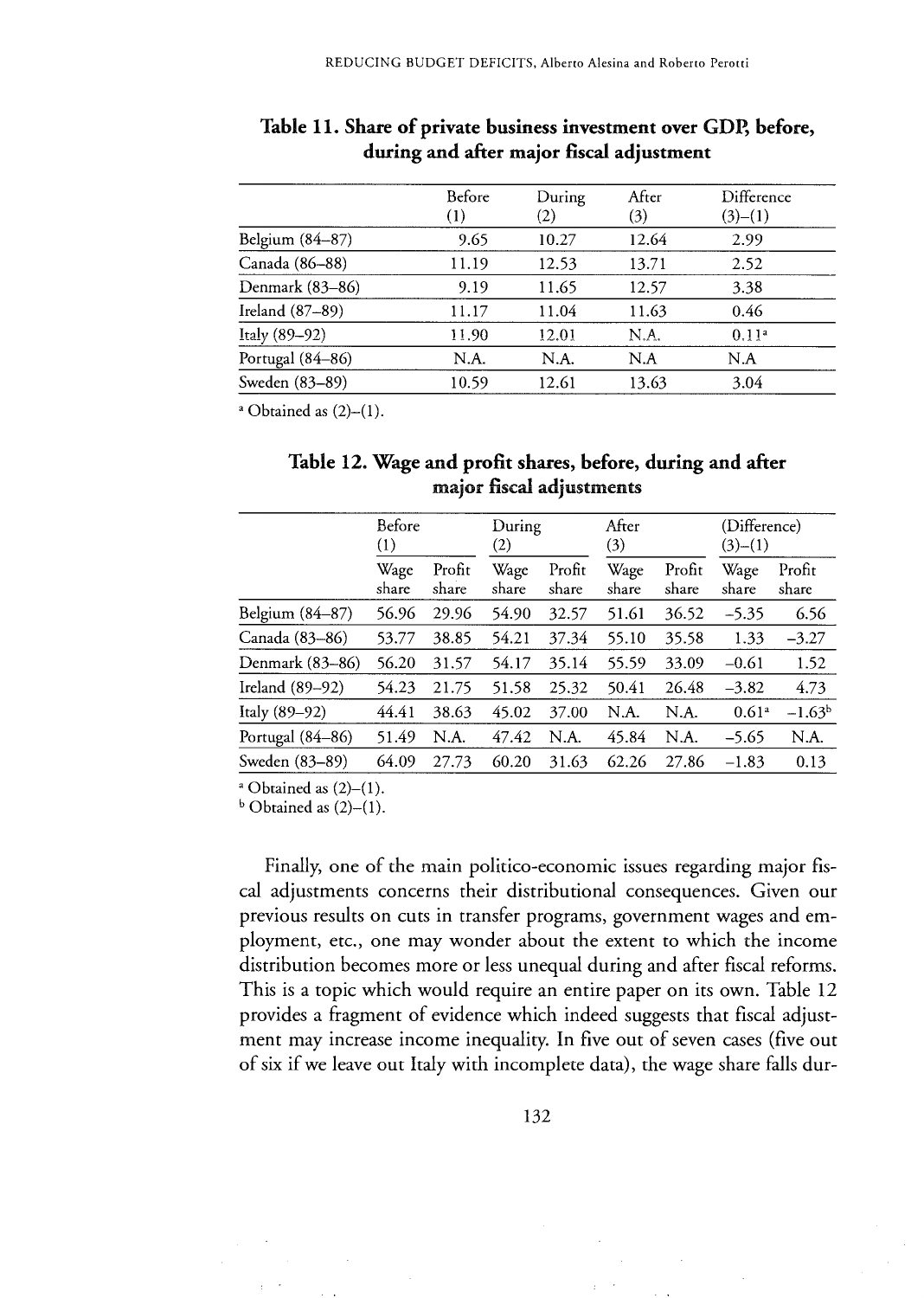ing the adjustment and remains lower afterward, relative to before. The share of profits in the business sector increases in four out of the five cases for which a complete set of figures are available. The only exception to this pattern of wages and profits is Canada, and there is a question mark for Italy, where the fiscal adjustment is still unfolding. The increase in the profit share of the business sector is the counterpart of what we highlighted in Table 12, namely the increase in business investment during and after fiscal adjustments.

An important issue which we leave for future research is the "policy package" which accompanies major fiscal adjustments. For instance, the Irish stabilization was accompanied by a sizeable devaluation; similarly, the current small Italian fiscal adjustment was initiated at the time of the country's exit from the EMS and a subsequent devaluation. In Sweden, the fiscal adjustment in the mid-1980s occurred during a period of depreciation. The question is whether the likelihood of success of a fiscal adjustment and its economic consequences are influenced by "what comes with it", particularly concerning monetary policy in general and exchange rate policies in particular.

### **5. Conclusions**

A policymaker contemplating the necessity of a fiscal adjustment will probably draw bad news and good news from this paper. The bad news is that it is impossible to reduce government debt successfully without a sizeable retrenchment of the two components of spending which are notoriously more politically difficult to cut: transfers and the government wage bill. The good news is that even relatively drastic fiscal adjustments are not associated with macroeconomic catastrophes, such as major recessions with surges in unemployment.

The necessity of reducing the fiscal weight of the "welfare state" is indeed one of the major themes of economic policy around the world, both in established Western European democracies and in "new democracies" in Eastern Europe, and in the developing world. In Eastern Europe economies in transitions have to deal with the issue of how to handle the complex web of social safety nets provided by the previous regimes. In the developing world, policy reforms almost always involve sizeable spending cuts and even in this part of the world transfer programs and pension systems are increasingly becoming the key components of fiscal